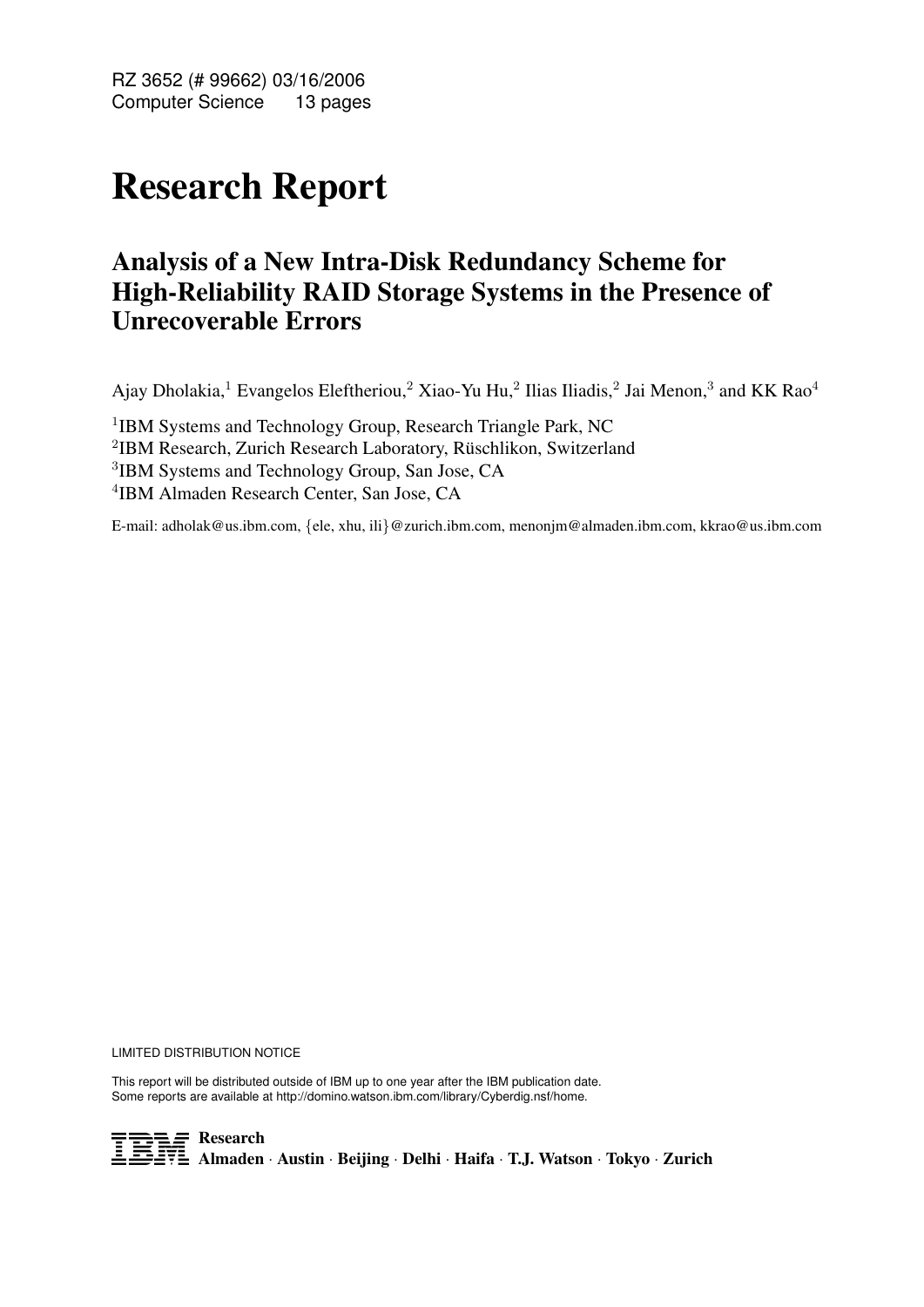## Analysis of a New Intra-Disk Redundancy Scheme for High-Reliability RAID Storage Systems in the Presence of Unrecoverable Errors

Evangelos Eleftheriou<sup>2</sup> Xiao-Yu Hu<sup>2</sup> Ilias Iliadis<sup>2</sup> Jai Menon<sup>3</sup>  $KK$  Rao<sup>4</sup> Ajay Dholakia<sup>1</sup>

<sup>1</sup> IBM Systems and Technology Group, Research Triangle Park, NC

<sup>2</sup> IBM Research, Zurich Research Laboratory, Rüschlikon, Switzerland

<sup>3</sup> IBM Systems and Technology Group, San Jose, CA

<sup>4</sup> IBM Almaden Research Center, San Jose, CA

adholak@us.ibm.com, {ele, xhu, ili}@zurich.ibm.com, menonjm@almaden.ibm.com, kkrao@us.ibm.com

### **ABSTRACT**

Today's data storage systems are increasingly adopting lowcost disk drives that have higher capacity but lower reliability, leading to more frequent rebuilds and to a higher risk of unrecoverable media errors. We propose a new XORbased intra-disk redundancy scheme, called interleaved parity check (IPC), to enhance the reliability of RAID systems that incurs only negligible I/O performance degradation. The proposed scheme introduces an additional level of redundancy inside each disk, on top of the RAID redundancy across multiple disks. The RAID parity provides protection against disk failures, while the proposed scheme aims to protect against media-related unrecoverable errors. A comparison between the proposed scheme and traditional redundancy schemes based on Reed-Solomon (RS) codes and single-parity-check (SPC) codes is conducted by analytical means. A new model is developed to capture the effect of correlated unrecoverable sector errors. The probability of an unrecoverable failure associated with these schemes is derived for the new correlated model as well as for the simpler independent error model. Furthermore, we derive closed-form expressions for the mean time to data loss of RAID 5 and RAID 6 systems in the presence of unrecoverable errors and disk failures. We then combine these results for a comprehensive characterization of the reliability of RAID systems that incorporate the proposed intra-disk redundancy scheme. Our results show that in the practical case of correlated errors, the proposed scheme provides the same reliability as the optimum albeit more complex RS coding scheme. Finally, the throughput performance of incorporating the intra-disk redundancy on various RAID systems is evaluated by means of event-driven simulations.

#### 1. **INTRODUCTION**

Large-capacity data storage systems are ubiquitous in modern enterprises, and the demand for more capacity continues to grow. Such data storage systems use hundreds of hard disk drives (HDDs) to achieve the required aggregate data capacity. A problem encountered in these systems is failures of HDDs. Protection against HDD failures is achieved by employing redundant disks in a system. The common technique used in modern data storage systems for tolerating disk failures is the redundant array of independent disks (RAID) [3, 13]. A popular RAID scheme is RAID Level 5,

in which disks are arranged in groups (or arrays), each with one redundant disk. RAID 5 arrays can tolerate one disk failure per array. In addition, data striping and distributed parity placement across multiple disks are used to benefit from faster parallel access and load balancing.

As the number of disks in a data storage system grows, also the need for tolerating two disk failures in an array increases. The RAID 5 scheme cannot protect against data loss if two disks fail. Instead, using a RAID 6 scheme allows up to two disks to fail in an array. The RAID 6 scheme stores two parity stripe units per set of data stripe units [1, 5]. However, this increase in reliability reduces the overall throughput performance of RAID 6 arrays as well as the available storage space for a fixed number of total disks in an array. The main reason for the reduced throughput is that each write request also requires updating the two corresponding parity units on different disks.

A current trend in the data storage industry is towards the adoption of low-cost components, most notably SATA disk drives instead of FC and SCSI disk drives. SATA drives offer higher capacity per drive, but have a comparatively lower reliability. As the disk capacity grows, the total number of bytes that are read during a rebuild operation becomes very large. This increases the probability of encountering an unrecoverable error, i.e., an error that cannot be corrected by either the standard sector-associated error-control coding (ECC) or the re-read mechanism of the HDD. Unrecoverable media errors typically result in one or more sectors becoming unreadable. This is particularly problematic when combined with disk failures. For example, if a disk fails in a RAID 5 array, the rebuild process must read all the data on the remaining disks to rebuild the lost data on a spare disk. During this phase, a media error on any of the good disks would be unrecoverable and lead to data loss because there is no way to reconstruct the lost data sectors. A similar problem occurs when two disks fail in a RAID 6 scheme. In this case, any unrecoverable sectors encountered on the good disks during the rebuild process also lead to data loss.

Typical data storage installations also include a tape-based back-up or a disk-based mirrored copy at a remote location. These mechanisms can be used to reconstruct data lost because of unrecoverable errors. However, there is a significant penalty in terms of latency and throughput.

We propose a new technique to enhance the reliability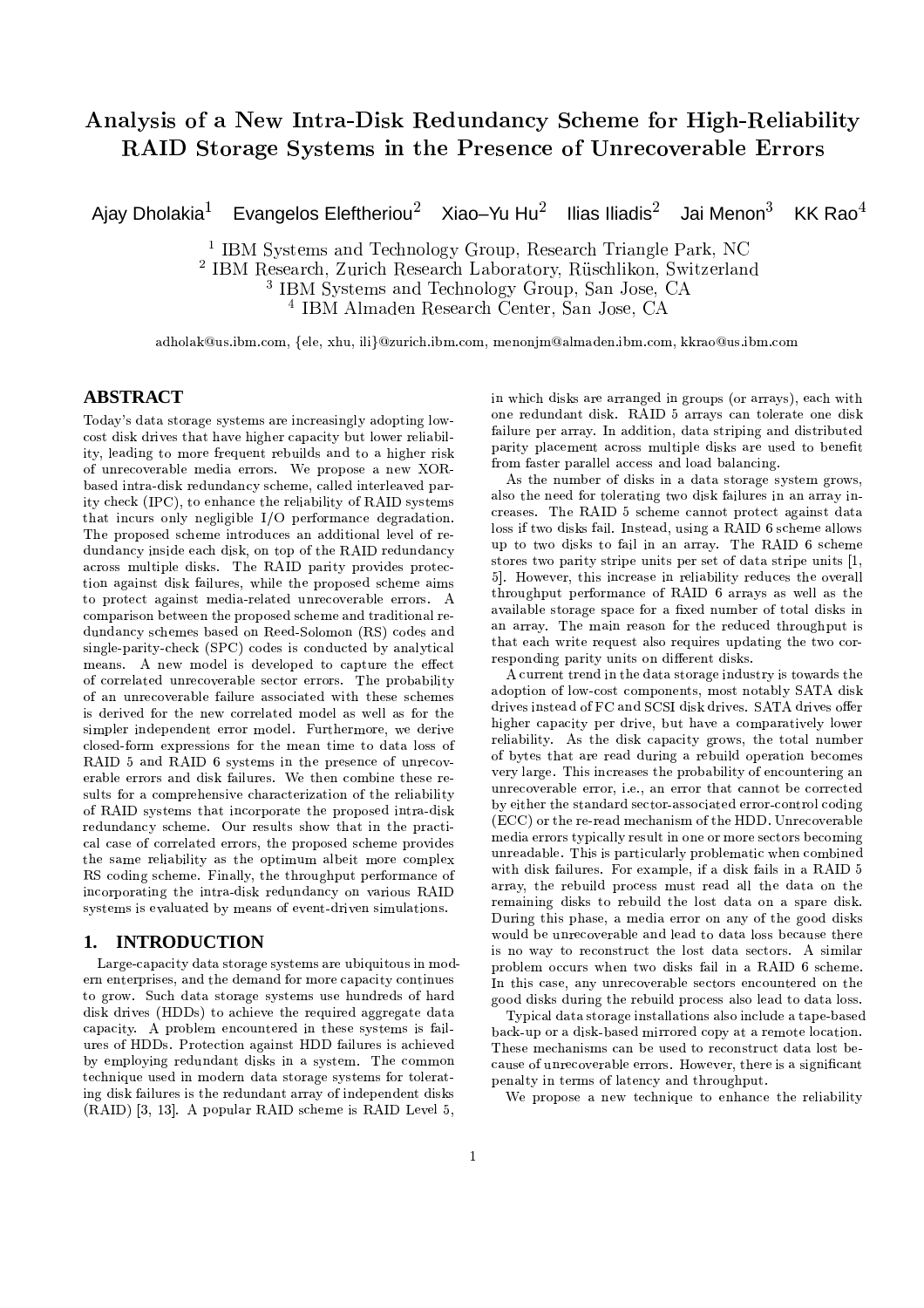of RAID schemes that incurs only a negligible I/O performance degradation and is based on intra-disk redundancy. The method introduces an additional "dimension" of redundancy inside each disk that is orthogonal to the usual RAID dimension, which is based on redundancy across multiple disks. The RAID redundancy provides protection against disk failures, whereas the proposed intra-disk redundancy aims to protect against media-related unrecoverable errors.

The basic intra-disk redundancy scheme works as follows: each stripe unit is partitioned into segments, and within each segment, a portion of the storage, usually several sectors, is used for storing data, called data sectors, whereas the remainder is reserved for redundant sectors, which are computed based on an erasure code. The novelty of the proposed scheme lies in the fact that it copes with precisely those type of errors that cannot be handled by the built-in ECC and re-read mechanisms of an HDD. It can also be used to address similar "data-integrity" errors such as bit-flips and other incorrect responses. Furthermore, we address the placement issue of the redundant sectors within the segment to minimize the impact on the throughput performance.

The key contributions of this paper are the following. A new XOR-based intra-disk redundancy scheme is introduced for erasure correction in the presence of unrecoverable sector errors. The novelty of this scheme is the combination of XOR-based parity, interleaving, and parity placement, all put together in a practical implementation. Furthermore, a new model capturing the effect of correlated unrecoverable sector errors is developed and subsequently used to analyze the proposed scheme as well as the traditional redundancy schemes based on Reed-Solomon (RS) codes and single-parity-check (SPC) codes. The probability of an unrecoverable failure associated with these schemes is derived for the new correlated model as well as for the simpler independent error model. Furthermore, suitable Markov models are developed to derive closed-form expressions for the mean time to data loss of RAID 5 and RAID 6 systems in the presence of unrecoverable errors and disk failures. We then combine these results to comprehensively characterize the reliability of these RAID systems which incorporate the proposed intra-disk redundancy scheme. Finally, the throughput performance of these RAID systems is evaluated using event-driven simulations under a variety of workloads.

As our results demonstrate, the easy-to-implement interleaved parity-check coding scheme proposed here achieves a reliability very close to that of the optimal but much more complex RS scheme. As will be explored in further detail in this paper, a key advantage of the new scheme is that it can be applied to various RAID systems, including RAID 5 and RAID 6.

The remainder of the paper is organized as follows. Section 2 provides a survey of the relevant literature on reliability enhancement schemes for RAID systems. Section 3 describes the problem of data loss due to unrecoverable errors in more detail. Section 4 presents the intra-disk redundancy scheme, including a detailed analysis of the erasure correction capability in the presence of independent as well as correlated unrecoverable sector errors. Section 5 is devoted to assessing the reliability of RAID 5 and RAID 6 storage systems that incorporate the proposed coding scheme. In Section 6, the throughput performance is evaluated using event-driven simulations to address dynamic I/O. Section 7 concludes the paper.

### 2. RELATED WORK

Data storage systems are being designed to meet increasingly more stringent data integrity requirements [10]. Using a tape-based back-up or a disk-based mirrored copy is the approach commonly used to enhance data integrity. However, recovering data from such copies is time consuming.

The emergence of SATA drives as the low-cost alternative to the SCSI and FC drives in data storage systems has brought the issue of system reliability to the forefront. The key problem with SATA drives in this respect is that unrecoverable errors are ten times more likely than on SCSI/FC drives [8]. A simple scheme based on using intra-disk redundancy is described in [7] and aims at increasing the reliability of SATA drives to the same level as that of SCSI/FC drives. This scheme is based on using a single parity sector for a large number of data sectors but does not address its placement issue. In the case of small writes, the data and parity sectors to be updated will require separate I/O requests, leading to a severe penalty in throughput performance.

Following the introduction of RAID [13], the reliability of RAID systems was analyzed by several groups. A basic reliability analysis of RAID systems was presented in [2, 11, 15. Unrecoverable errors were considered in [12], where a detailed Markov model is developed to capture a variety of failures possible in a disk array. The model also incorporated uncorrectable permanent errors caused by media-related errors. In [20], the reliability of RAID 5 arrays in the presence of uncorrectable bit errors was analyzed. The authors assume that reading data from disks does not cause uncorrectable errors. These errors are assumed to occur during writing, and are encountered during reading. A separate analysis of two cases is done: one in which uncorrectable errors exist on good disks before a disk failure, the other in which uncorrectable errors occur during writes to good disks after a disk failure but before the rebuild is completed. The latter scenario captures the case when the disk array continues to receive read and write requests during the rebuild phase. The authors use Markov models to characterize the occurrence of uncorrectable errors and obtain expressions for the reliability of RAID 5 arrays. They demonstrate that unrecoverable errors have a big impact on the reliability of the system.

More recently, the reliability of large storage systems that encounter disk failures as well as unrecoverable errors was evaluated in [21]. The use of a signature scheme was proposed to identify unrecoverable blocks. Redundancy was introduced based on two-way mirroring, three-way mirroring, and RAID 5 with mirroring (RAID 5+1). The redundancy in the schemes analyzed was placed on different disks to protect against disk failures, thus exploiting the RAID dimension. The reliability of these schemes was analyzed using Markov models. In [4], the performance of different RAID systems was studied and various scheduling policies were presented. More recently, an integrated performance model was developed in [19] that incorporated several features of real disk arrays such as caching, parallelism and array controller optimizations.

#### **DATA LOSS FROM UNRECOVERABLE** 3. **ERRORS**

In this section, we consider the problem of unrecoverable errors and their impact on the reliability of a RAID 5 system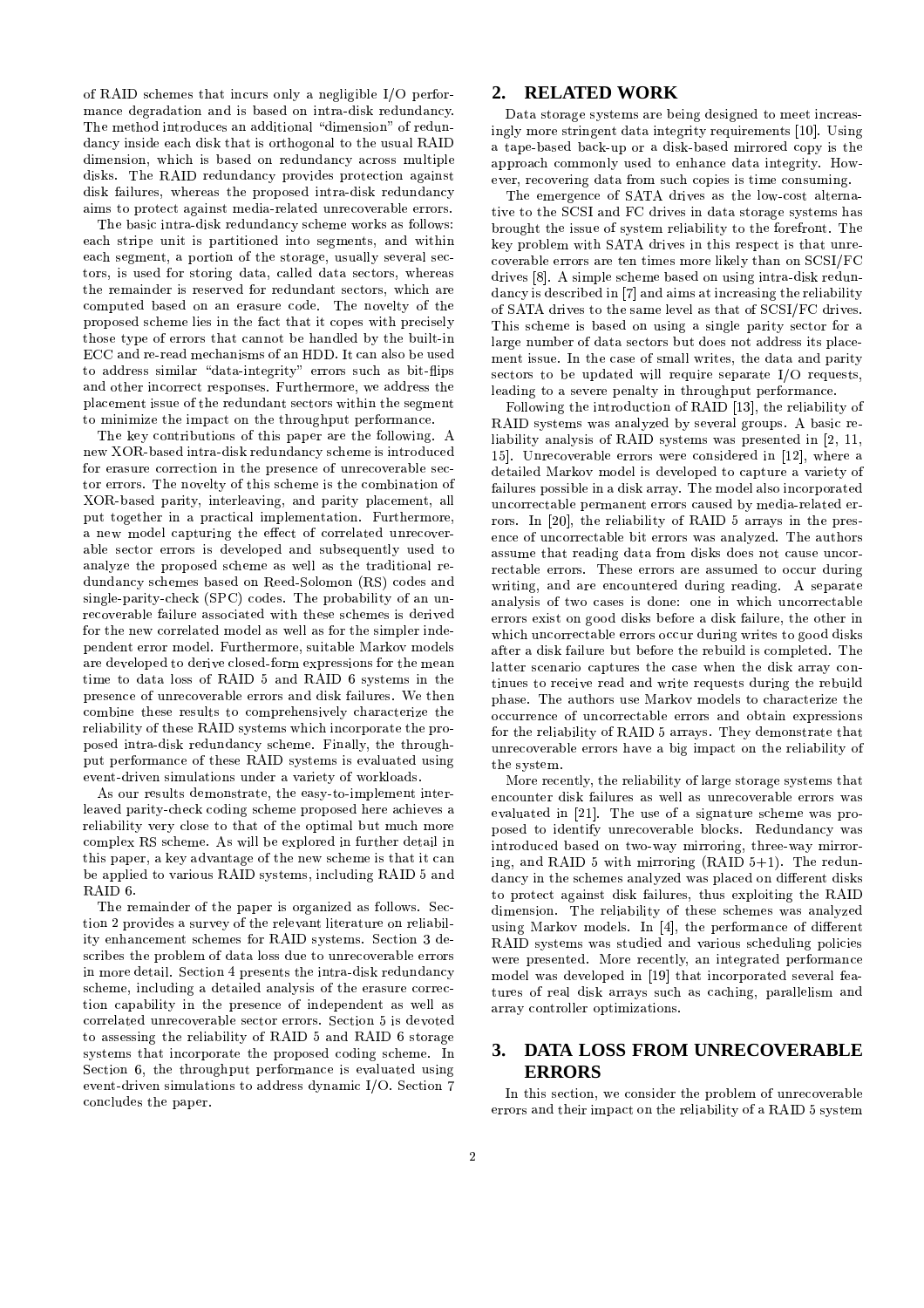to motivate the need for devising a coding scheme.

Consider an example of a number of RAID 5 systems installed in the field. Each system may contain more than one RAID 5 array. What is important is the total number of RAID 5 arrays. We assume that all arrays have the same parameters. Consider an installed base of  $n_G = 125000$  RAID 5 arrays, each with  $N = 8$  disks. All the systems in the field are assumed to comprise the same type of disks. Two types of disks are assumed, either the expensive and highly reliable SCSI drives or the low-cost SATA drives with lower reliability. The disks are characterized by the following parameters:

- Mean time to failure  $(1/\lambda)$ :  $1 \times 10^6$  h for SCSI and  $5 \times 10^5$  h for SATA drives.
- Mean time to rebuild  $(1/\mu)$ : 9.3 h for SCSI and 17.8 h for SATA drives.
- Unrecoverable bit error probability  $(P_{\text{bit}})$ :  $1 \times 10^{-15}$ for SCSI and  $1 \times 10^{-14}$  for SATA drives.
- Drive capacity ( $C_d$  in bytes): SCSI drives with 73, 146, and 300 GB, and SATA drives with 300 and 500 GB.

Assuming a sector size of 512 bytes, the equivalent unrecoverable sector error probability is  $P_{\rm s} \approx P_{\rm bit} \times 4096$ , which is  $4.096\times10^{-12}$  in the case of SCSI and  $4.096\times10^{-11}$  in the case of SATA drives.

For a RAID 5 array, the unrecoverable errors lead to data loss when encountered in the critical mode, i.e. when one drive has already failed. In this case, the remaining  $N-1$ drives are read to rebuild the data on the failed drive. As the number of sectors on a drive is  $C_d/512$ , the total number of sectors read while rebuilding from  $N-1$  drives is  $(N-1)C_d/512$ . Assuming each sector encounters an unrecoverable error independently of all other sectors with probability  $P_s$ , the probability of encountering at least one unrecoverable sector, i.e., the probability of an unrecoverable failure  $P_{\text{uf}}$  is given by

$$
P_{\text{nf}} = 1 - (1 - P_{\text{s}})^{(N-1)C_d/512} \tag{1}
$$

Fig. 1 shows  $P_{\text{uf}}$  for disks of 300 GB capacity as a function of the unrecoverable sector error probability. Also shown are the results for SCSI drives with three different capacities and SATA drives with two different capacities. An array with 300 GB SCSI drives has a  $P_{\text{uf}}$  of more than 1%. For arrays using the low-cost SATA drives with 500 GB capacity,  $P_{\text{uf}}$  increases to more than 25%.

The detrimental effect of unrecoverable failures on the overall data loss experienced by users of large storage systems can be seen by examining the mean time to data loss (MTTDL) metric. In the presence of disk failures only, the MTTDL of a RAID 5 array is well known [3, 13] and is given by

$$
MTTDL = \frac{\mu}{n_G N(N-1)\lambda^2} \,, \tag{2}
$$

assuming  $\lambda \ll \mu$ . The MTTDL of a large data storage installation of RAID 5 arrays as a function of the total user capacity is shown in Fig. 2. It can be seen that a 10 PB installation using either SCSI or SATA drives has an MTTDL of more than five years. Bringing unrecoverable failures into consideration changes the picture dramatically. Using the expression for the MTTDL in the presence of both disk failures and unrecoverable failures, which we derive in Section



Figure 1:  $P_{\text{uf}}$  as a function of  $P_{\text{s}}$ .



Figure 2: MTTDL of RAID 5 arrays as a function of total installed user capacity.

5.2, a 10 PB installation using 146 GB SCSI drives experiences a MTTDL of around ten weeks, as shown in Fig. 2. More interestingly, the MTTDL of a 10 PB installation using 300 GB SATA drives drops to less than one week. These examples reveal that data loss resulting from unrecoverable sectors is a key limitation of current large-scale data storage systems.

#### **INTRA-DISK REDUNDANCY SCHEME** 4.

Here we introduce and describe the intra-disk redundancy scheme. A number of contiguous sectors in a stripe unit are grouped together into a segment. Redundant sectors derived from the data sectors are also included in the same segment. A number of different schemes can be used to obtain the redundant parity sectors, as will be described later in this section. The entire segment, comprising  $\ell$  data and parity sectors, is stored contiguously on the same disk, as shown in Fig. 3, where  $\ell = n + m$ .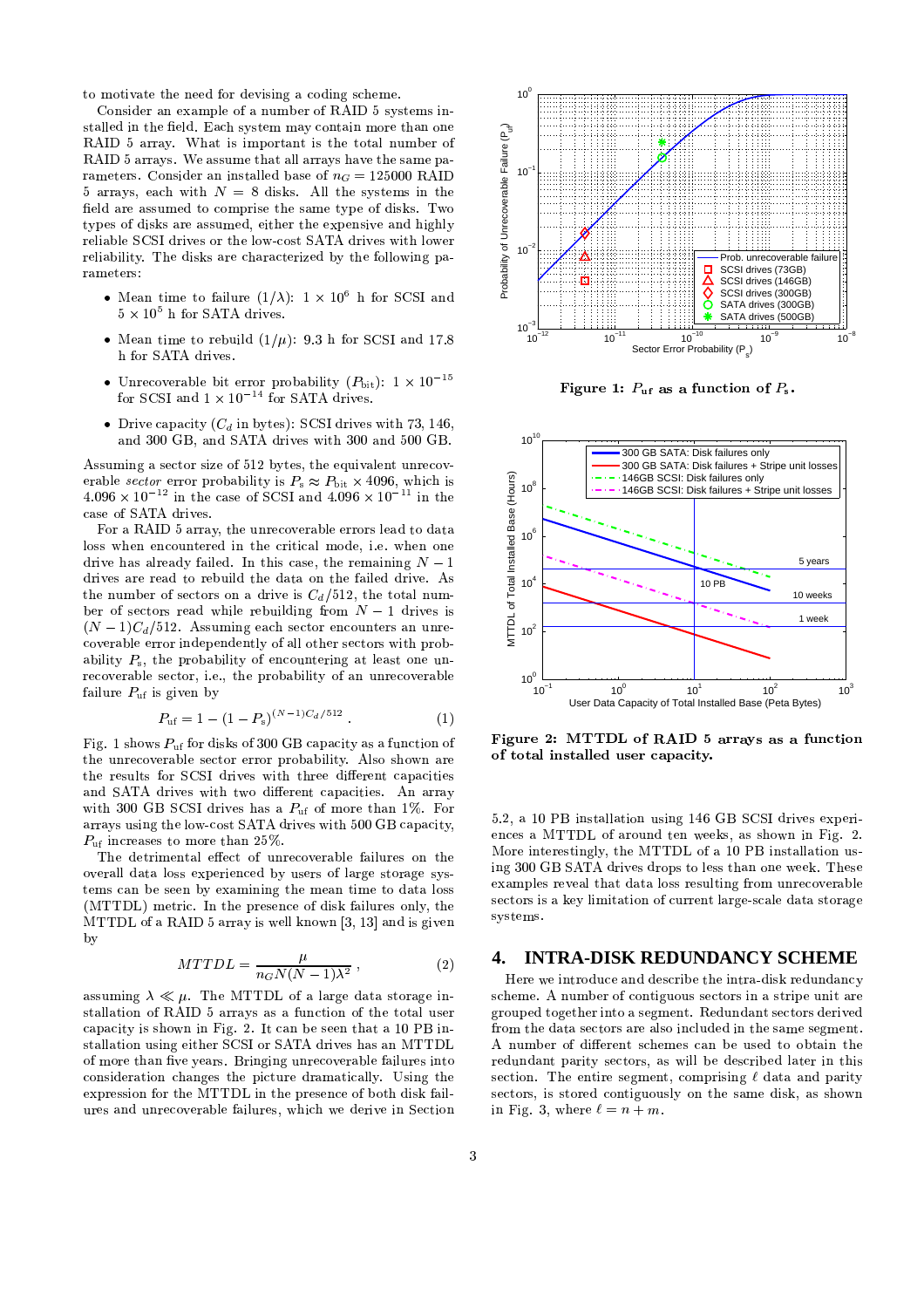

Figure 3: Basic intra-disk redundancy scheme.

The size of a segment should be chosen such that a sufficient degree of storage efficiency, performance and reliability are ensured. In addition, the number of parity sectors in a segment is a design parameter that can be optimized based on the desired set of operating conditions. In general, more redundancy provides more protection against unrecoverable media errors. However, it also incurs more overhead in terms of storage space and computations required to obtain and update the parity sectors. Furthermore, for a fixed degree of storage efficiency, increasing the segment size results in an increased reliability, but also in an increased penalty on the I/O performance. Therefore, a judicious trade-off between these competing requirements needs to be made.

#### 4.1 Independent and Correlated Errors

The performance of the intra-disk redundancy scheme is analytically assessed based on two models. According to the first model (independent model), each sector encounters an unrecoverable error, independently of all other sectors, with probability  $P_s$ . This implies that the lengths (in number of sectors) of error-free intervals are independent and geometrically distributed with parameter  $1 - P_s$ . In addition, we introduce a model for capturing error correlation effects in which sector errors are assumed to occur in bursts. We refer to this model as the correlated model. Let  $B$  and  $I$  denote the lengths (in number of sectors) of bursts and of the errorfree intervals between successive bursts, respectively. Let  $\overline{B}$  and  $\overline{I}$  denote the corresponding average lengths. These lengths are assumed to be iid, i.e. independently and identically distributed random variables. In particular, as in the independent model, the error-free intervals are assumed to be geometrically distributed with a parameter  $\alpha$ . Therefore, the pdf  $\{a_i\}$  of the length j of a typical error-free interval is given by  $a_j = P(I = j) = (1 - \alpha)\alpha^{j-1}$  for  $j = 1, 2, ...$ ,<br>such that  $\overline{I} = 1/(1 - \alpha)$ . Let also  $\{b_j\}$  denote the pdf of the length  $j$  of a typical burst of consecutive errors, i.e.  $Pr(B = j) = b_j$ . The average burst length is then given<br>by  $\overline{B} = \sum_{j=1}^{\infty} jb_j$  and is assumed to be bounded. Owing to ergodicity, the probability  $P_s$  that an arbitrary sector has an unrecoverable error is given by

$$
P_{\rm s} = \bar{B}/(\bar{B} + \bar{I})\,. \tag{3}
$$

From the above it follows that

$$
\alpha = 1 - \frac{P_{\rm s}}{\bar{B}(1 - P_{\rm s})} = 1 - \frac{P_{\rm s}}{\bar{B}} - \frac{P_{\rm s}^2}{\bar{B}} - \frac{P_{\rm s}^3}{\bar{B}} - \cdots
$$

$$
= 1 - \frac{P_{\rm s}}{\bar{B}} - O(P_{\rm s}^2) \approx 1 - \frac{P_{\rm s}}{\bar{B}} \tag{4}
$$

This approximation as well as the ones derived below are

valid when  $P_s$  is quite small, in which case terms involving powers of  $P_s$  to higher orders are negligible and can be ignored.

Note that the independent model is a special case of the correlated model in which the  ${b_j}$  distribution is geometric with parameter  $P_{\rm s}$ , i.e.  $b_j = (1 - P_{\rm s}) P_{\rm s}^{j-1}$  for  $j = 1, 2, ...,$ and  $B = 1/(1 - P_s)$ . Let  $\{G_n\}$  denote the complementary cumulative density function (ccdf) of the burst size  $B$ . Then  $G_n$  denotes the probability that the length of a burst is greater than or equal to n, i.e.  $G_n \triangleq \sum_{j=n}^{\infty} b_j$ , for  $n = 1, 2, \ldots$  In this case, and for a given  $m \ (m \in \mathbb{N})$ , it holds that the probability  $G_{m+1}$  that a burst of more than m consecutive errors occurs is negligible because  $G_{m+1} =$  $P_{\rm s}^m \ll P_{\rm s}$ . In the remainder of the paper, however, we consider fixed (independent of  $P_s$ ) burst distributions for which this probability is nonnegligible, i.e.  $G_{m+1} \gg P_s$ , and the average burst length is relatively small, i.e.  $\bar{B} \ll 1/P_s$ . Consequently, the results for the independent model need to be obtained separately as they cannot be derived from those for the correlated model.

Let us consider the sectors divided into groups of  $\ell$  ( $\ell >$  $(m)$  successive sectors, with each such group constituting a segment. If no coding scheme is applied  $(m = 0)$ , a segment is in error if there is an unrecoverable sector error. For the independent model, the probability  $P_{seg}$  that a segment is in error is then given by

$$
P_{\text{seg}} = 1 - (1 - P_{\text{s}})^{\ell} = \ell P_{\text{s}} + O(P_{\text{s}}^2) \approx \ell P_{\text{s}} . \tag{5}
$$

For the correlated model, the segment is correct if the first sector is correct and the subsequent  $\ell - 1$  sectors are also correct. The probability of the first sector being correct is equal to  $1-P_s$ , whereas from the geometric assumption the probability of each subsequent sector being correct is equal to  $\alpha$ . By making use of (4) we get

$$
P_{\text{seg}} = 1 - (1 - P_{\text{s}})\alpha^{\ell - 1} = 1 - (1 - P_{\text{s}}) \left(1 - \frac{P_{\text{s}}}{\bar{B}}\right)^{\ell - 1}
$$

$$
\approx \left(1 + \frac{\ell - 1}{\bar{B}}\right) P_{\text{s}}.
$$
(6)

We now proceed with the evaluation of  $P_{\text{seg}}$  for various coding schemes. First we establish the following propositions which hold independently of the coding scheme used.

**Proposition 1.** The probability  $P_{\text{burst},k}$  that a segment contains  $k$  ( $k \leq \ell/2$ ) bursts is of order  $O(P_s^k)$ . Proof: See Appendix A.

**Proposition 2.** It holds that  $P_{\text{seg}} \approx P(\text{segment contains})$ a single burst of errors and is in error).

Proof: By conditioning on the number of bursts of errors in a segment and using Proposition 1, we get  $P_{\text{seg}} = \sum_{k=1}^{\ell/2} P(\text{segment in error}|k \text{ bursts})P_{\text{burst},k} = \sum_{k}^{\ell/2} P(\text{segment}$ in error |k bursts)  $O(P_s^k) \approx P(\text{segment in error} | \text{single burst})$  $O(P_s)$ , with the approximation holding iff the probability  $P$ (segment in error | single burst) is several orders of magnitude larger than  $P_s$ . This holds when the probability that the length of a burst exceeds a value  $m$  (which depends on the coding scheme used) is substantial, i.e. when  $G_{m+1} \gg P_s$ . Consequently, to obtain the approximate expression for  $P_{\text{seg}}$ , it suffices to consider only the case of a single burst within the segment. П

The two models are now used for the performance evaluation of various coding schemes. In the critical mode, an unrecoverable failure occurs when at least one out of the  $n_s$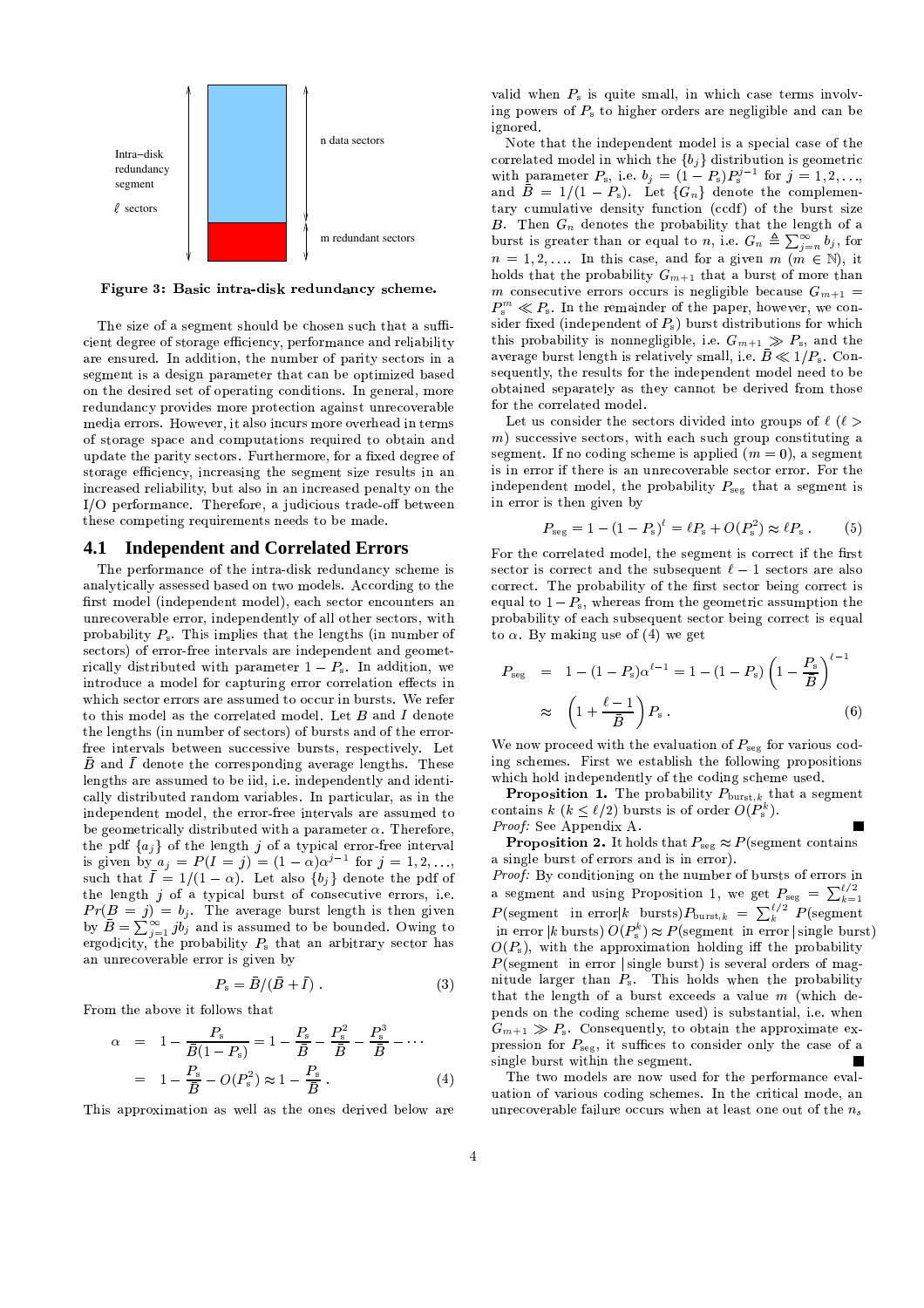segments that need to be read is in error. Consequently, the probability of an unrecoverable failure,  $P_{\text{uf}}$ , is given by

$$
P_{\rm uf} = 1 - (1 - P_{\rm seg})^{n_s} \tag{7}
$$

For a RAID 5 and a RAID 6 system in the critical mode, the corresponding probabilities of an unrecoverable failure  $P_{\text{uf}}^{(1)}$  and  $P_{\text{uf}}^{(2)}$  are obtained by setting  $n_s = (N-1)C_d/512\ell$ <br>and  $n_s = (N-2)C_d/512\ell$ , as there are  $N-1$  and  $N-2$ operational disks, respectively, i.e.

$$
P_{\rm uf}^{(1)} = 1 - (1 - P_{\rm seg})^{\frac{(N-1)C_d}{512\ell}} \,, \tag{8}
$$

and

$$
P_{\text{uf}}^{(2)} = 1 - (1 - P_{\text{seg}})^{\frac{(N-2)C_d}{512\ell}} \tag{9}
$$

We proceed with the evaluation of the probability  $P_{\text{seg}}$  corresponding to the various coding schemes.

#### 4.2 **Reed-Solomon (RS) Coding**

Reed-Solomon (RS) coding is the standard choice for erasure correction when the implementation complexity is not a constraint. This is because the codes provide the best possible erasure correction capability for a given number of parity symbols, i.e., for a given storage efficiency (code rate). Essentially, for a code with  $m$  parity symbols in a codeword of  $n$  symbols, any  $m$  erasures in the block of  $n$  symbols can be corrected. RS codes are used in a wide variety of applications and are the primary mechanism that allows the stringent uncorrectable error probability specification of HDDs to be met. Note that the RS codes considered here provide an additional level of redundancy to that of the built-in ECC scheme.

The performance of the RS scheme is the best that can be achieved. With such a code, the probability of a segment being in error is equal to the probability of getting more than  $m$  unrecoverable sector errors per segment and is given by

$$
P_{\text{seg}}^{\text{RS}} = \sum_{j \ge m+1}^{\ell} {\ell \choose j} P_{\text{s}}^{j} (1 - P_{\text{s}})^{\ell - j} \approx {\ell \choose m+1} P_{\text{s}}^{m+1} . (10)
$$

In the case of the correlated model, and according to Proposition 2, the probability of a segment being in error is roughly equal to the probability of it containing a burst of more than  $m$  unrecoverable sector errors. In Appendix B it is shown that

$$
P_{\text{seg}}^{\text{RS}} \approx \left[1 + \frac{(\ell - m - 1)G_{m+1} - \sum_{j=1}^{m} G_j}{\bar{B}}\right] P_{\text{s}} . \tag{11}
$$

Note that the term in brackets can also be written as  $((\ell (m)G_{m+1} + \sum_{j=m+2}^{\infty} G_j/\overline{B}$ , which, owing to the assumptions that  $G_{m+1} \gg P_s$  and  $\bar{B} \ll 1/P_s$ , is several orders of magnitude larger than  $P_s$ .

#### **Single-Parity Check (SPC) Coding** 4.3

The simplest coding scheme is one in which a single parity sector is computed by using the XOR operation on  $\ell - 1$ data sectors to form a segment with  $\ell$  sectors in total. Such a scheme can tolerate a single erasure anywhere in the segment. In fact, the parity in a RAID 5 scheme is based on such a single parity-check (SPC) scheme, albeit with the redundancy along the RAID dimension. The probability of a segment being in error is equal to the probability of getting



Figure 4: Intra-disk redundancy scheme using the interleaved parity-check coding scheme.

at least two unrecoverable sector errors. The independent model yields

$$
P_{\text{seg}}^{\text{SPC}} = \sum_{j=2}^{\ell} {\binom{\ell}{j}} P_{\text{s}}^{j} (1 - P_{\text{s}})^{\ell - j} \approx \frac{\ell(\ell - 1)}{2} P_{\text{s}}^{2} . \tag{12}
$$

In the case of the correlated model, and according to Proposition 2, the probability of a segment being in error is roughly equal to the probability of containing a burst of at least two unrecoverable sector errors. The corresponding expression is derived from (11) by setting  $m = 1$ ,

$$
P_{\text{seg}}^{\text{SPC}} \approx \left[1 + \frac{(\ell - 2)G_2 - 1}{\bar{B}}\right] P_{\text{s}}\,. \tag{13}
$$

### 4.4 Interleaved Parity-Check (IPC) Coding

A new coding scheme, called interleaved parity check (IPC), that has a simplicity akin to that of the SPC scheme but considerably better performance is introduced next. In this scheme,  $n$  contiguous data sectors are conceptually arranged in a matrix as shown in Fig. 4. Data sectors in a column are XORed to obtain the parity sector and together form an *interleave.* When updating a data sector, the corresponding parity sector needs to be updated as well. Instead of two read requests, a single longer request involving these two sectors is issued to reduce the response time. Consequently, the parity sectors are placed in the center of the IPC segment to minimize the expected length of this single request.

An IPC scheme with  $m$  ( $m < l/2$ ) interleaves per segment, i.e.  $\ell/m$  sectors per interleave, has the capability of correcting a single error per interleave. Consequently, a segment is in error if there is at least one interleave in which there are at least two unrecoverable sector errors. Note that this scheme can correct a single burst of  $m$  consecutive errors occurring in a segment. However, unlike the RS scheme, it in general does not have the capability of correcting any m sector errors in a segment, implying that  $P_{\text{seg}}^{\text{IPC}} > P_{\text{seg}}^{\text{RS}}$ .

According to the independent model, the probability  $P_{\text{interleave}}$ of an interleave being in error is given by

$$
P_{\text{interleave}} = \sum_{j\geq 2}^{\ell/m} \binom{\ell/m}{j} P_{\text{s}}^j (1-P_{\text{s}})^{\ell/m-j} \approx \frac{\ell(\ell-m)}{2m^2} P_{\text{s}}^2.
$$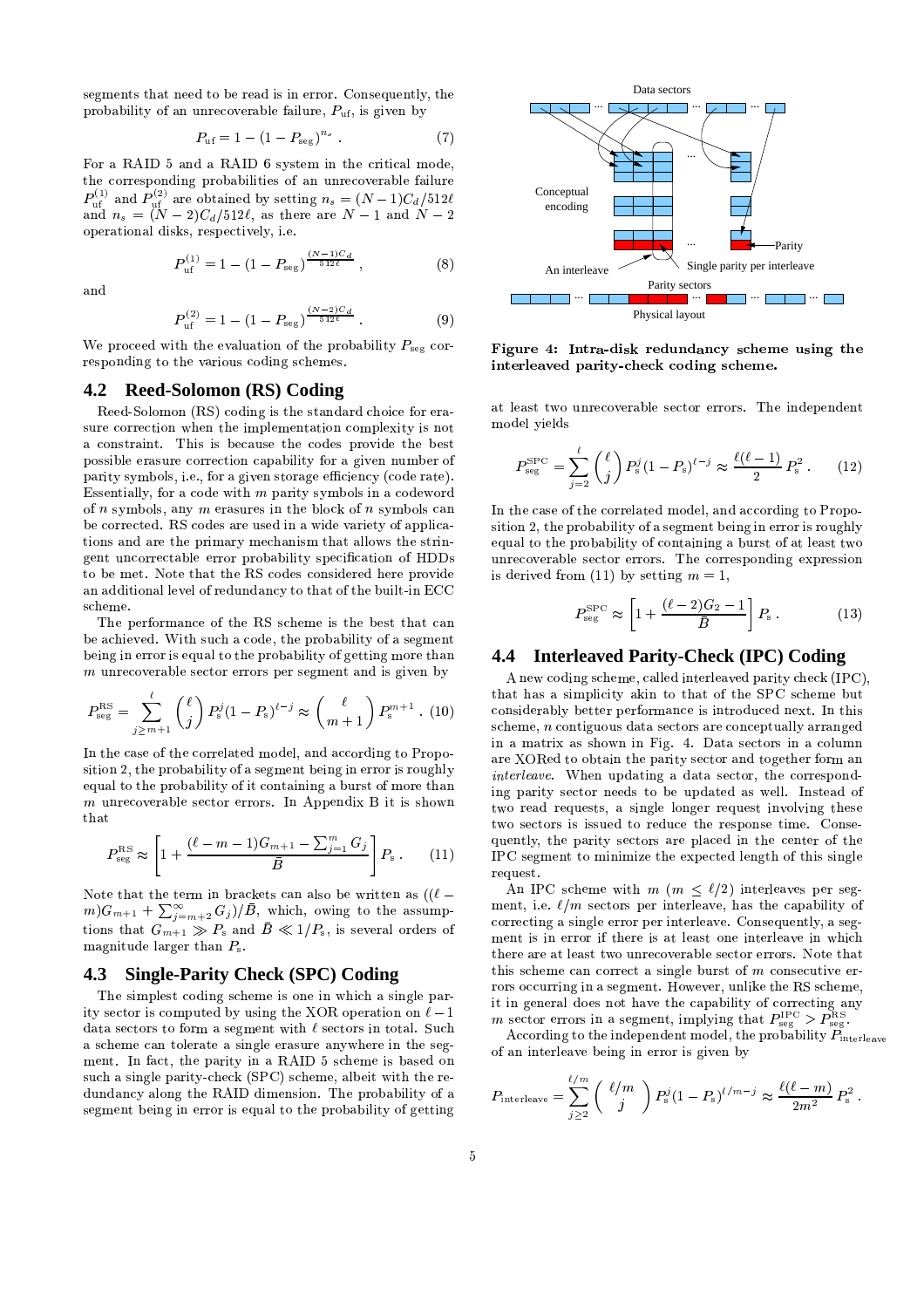Table 1: Approximate  $P_{\mathbf{s}\bullet\sigma}$ .

| Coding        | Model for Errors         |                       |
|---------------|--------------------------|-----------------------|
| <b>Scheme</b> | Independent   Correlated |                       |
| None          | $5.2 \times 10^{-9}$     | $5.0 \times 10^{-9}$  |
| RS            | $6.2 \times 10^{-81}$    | $2.5 \times 10^{-12}$ |
| SPC           | $1.3 \times 10^{-17}$    | $9.5 \times 10^{-11}$ |
|               | $1.6 \times 10^{-18}$    | $2.5 \times 10$       |

Table 2: Approximate  $P^{(1)}$  for RAID 5.

| Coding        | Model for Errors         |                      |
|---------------|--------------------------|----------------------|
| <b>Scheme</b> | Independent   Correlated |                      |
| None          | $1.5 \times 10^{-1}$     | $1.5 \times 10^{-1}$ |
| RS            | $2.0 \times 10^{-73}$    | $7.9 \times 10^{-5}$ |
| <b>SPC</b>    | $4.3 \times 10^{-10}$    | $3.1 \times 10^{-3}$ |
|               | $5.1 \times 10$          | $7.9 \times$         |

Consequently,

$$
P_{\text{seg}}^{\text{IPC}} = 1 - (1 - P_{\text{interleave}})^m \approx \frac{\ell(\ell - m)}{2m} P_{\text{s}}^2 \,. \tag{14}
$$

In the case of the correlated model, and according to Propo- $U$  is a goal of  $U$  . In the property  $\mathcal{U}$  is a property property  $\mathcal{U}$  and  $\mathcal{U}$  are  $\mathcal{U}$  . In the  $\mathcal{U}$ equal to the probability of it containing a burst of more than  $\mu$  uppectually sector errors, which was derived in (11) i.e.

$$
P_{\text{seg}}^{\text{IPC}} \approx \left[1 + \frac{(\ell - m - 1)G_{m+1} - \sum_{j=1}^{m} G_j}{\bar{B}}\right] P_{\text{s}} \,. \tag{15}
$$

 $\Gamma$ we and  $\Gamma$  (11)  $\Gamma$  and  $\Gamma$  is the mass of the mass of the mass  $\Gamma$  is the mass of the mass of the mass of the mass of the mass of the mass of the mass of the mass of the mass of the mass of the mass of the mass o  $\mathcal{D}^{\text{IPC}}$   $\mathcal{D}^{\text{RS}} = \mathcal{O}(\mathcal{D}^2)$  Therefore when the unrecessers ble abaad aan amaan amaa 1.00 samaa dagu joonna 1.00 samaalad aan lagu joonna 1.000 samaa 1.000 samaa 1.000 samaa  $\sim$  and the position of the position of the Mb turn of the turn of turn  $\sim$  Tuwbh  $\sim$   $\sim$   $\sim$ code is preferable because it is as efficient as the more complex RS code. This is because the interleaved coding scheme provides additional gain by recovering from consecutive unrecoverable sector errors, which can be as many as the interleaving depth. Note also that if, contrary to our assumption, the maximum burst length does not exceed  $m$ , then the term Wb XaMZR]gU WU ]nTMQ <sup>g</sup><sup>P</sup> `]aP[ WYiQeWbh <sup>g</sup>OMg  ! MbN  ! Ma]  $\mu$  , lenger of ender  $\mathcal{O}(D$  ). The file sees that the masked in the set  $\mathcal{L}_{\text{max}}(f)$  and  $\mathcal{L}_{\text{max}}(f)$  and  $\mathcal{L}_{\text{max}}(f)$  and  $\mathcal{L}_{\text{max}}(f)$ 

### **4.5 Numerical Results**

We consider SATA drives with the following set of parameters:  $D = 4006 \times 10^{-14}$  b = [0.0919.0.016.0.0019.0.0009 =  $\frac{1}{2}$  $0.0003$   $0.0002$   $0.0001$   $0.0001$   $0$   $0.0001$  0  $0.0001$  0.0001  $[0, 0.001, 0.0001]$   $\ell = 1.98$  and  $m = 8$  Then we have burgts of at most 16 sectors with  $\bar{D} = 10901$   $C = 0.0188$   $C =$ 0.0005, such that  $\min(G_2, G_9, \bar{B}^{-1}) = 0.0005 \gg 4096 \times$  $V = 14$  amplies to move that  $V = 1$  is a map  $V = 1$  fraction of  $V = 1$  fraction  $V = 1$  fraction of  $V = 1$  and  $V = 1$  . The set of  $V = 1$  or  $V = 1$  or  $V = 1$  or  $V = 1$  or  $V = 1$  or  $V = 1$  or  $V = 1$  or  $V = 1$  or  $V = 1$  or go and a model which we have a model when the contract of the contract of the contract of the contract of the c f ( ) in the controller of the control of the control of the control of the control of the control of the control of the control of the control of the control of the control of the control of the control of the control of able failure probabilities for a RAID 5 system with  $N = 8$ are listed in Table 2. From the results it follows that in the case of correlated errors, the proposed IPC scheme improves the unrecoverable failure probability by two orders of magnitude compared with the SPC scheme. This is also the improvement we would get by using the more complex RS code.



Figure 5: RAID 5 array operation with normal @N5 :=N 45<sup>31</sup> MN >L>M5;B

### **5. RELIABILITY ANALYSIS**

In this section, the reliability of a RAID 5 array is analyzed using a direct probabilistic approach. Then, an alternative approach based on a continuous-time Markov chain  $(CTMC)$  model is presented. This approach is subsequently applied to obtain the MTTDL for a RAID 6 array. Assuming that the MTTDL of a single array is exponentially distributed the MTTDL of a RAID system  $MTTDL_{\text{core}}$ comprising  $n<sub>G</sub>$  arrays is subsequently obtained as follows:

$$
MTTDL_{\rm sys} = \frac{MTTDL}{n_G} \ . \tag{16}
$$

### **5.1 Reliability of RAID 5 Array**

The period of safe operation  $T_G$  of an array group consists of a number, say M, of cycles  $C_1, \ldots, C_i, \ldots, C_M$ , with cycle  $C_{\ell}$  (1  $\leq i \leq M$ ) consisting of a normal operation interval  $T_{\ell}$ followed by a subsequent exitiest mode interval  $P$  in which the rebuild present to reapless. Thus,  $C = T + D$ , (see Fig.  $\Box$ w. TPL , force on interest on Johnson of Jiol. foils, and cores the form la Adam (and anno 1 ann 3 a gollann aidh an Alba an baile 1 An 1 Deas ann Albana is another disk failure during the rebuild phase.

We assume that disk failures are independent and expo $b_{\text{multi}}$ lla distributed mith concreter  $\lambda$  . Then e DAID  $\bar{c}$ array with  $N$  disks operating in normal mode experiences the first disk failure after a period that is exponentially distributed with parameter  $N\Lambda$  Thus  $E(T) = 1/N\Lambda$  Let  $F$  denote the time to the next disk failure while in critical mode. Then  $F$  is exponentially distributed with parameter  $(N-1)\lambda$ , given that now there are  $N-1$  disks operating in normal mode. Let us also assume that the rebuild time  $R$  in critical mode is exponentially distributed with parameter  $\mu$ . Then the duration of a critical mode is equal to the minimum  $\mathbb{P}^{\mathcal{D}}$  . Then  $\mathcal{D}^{\mathcal{D}}$  is the total was defined in the NWU game  $\mathcal{D}^{\mathcal{D}}$  is the NWU game  $\mathcal{D}^{\mathcal{D}}$ parameter  $(N-1)\lambda + \mu$ , implying that  $E(R_i) = \frac{1}{(N-1)\lambda + \mu}$ .

Furthermore, the probability  $P_{\text{fr}}$  that the critical mode ends because of another disk failure is given by

$$
P_{\text{fr}} = P(F < R) = \int_0^\infty P(F < R | R = x) f_R(x) dx
$$
\n
$$
= \frac{(N-1)\lambda}{(N-1)\lambda + \mu}.
$$
\n(17)

Note that  $P_{\text{fr}}$  is also the probability that any cycle is the  $\mathbf{Q}$  and  $\mathbf{Q}$  is easily in the set of  $\mathbf{P}(M)$  in the state of  $\mathbf{Q}$  is a state of  $\mathbf{Q}$  is a state of  $\mathbf{Q}$  is a state of  $\mathbf{Q}$  is a state of  $\mathbf{Q}$  is a state of  $\mathbf{Q}$  is a state of  $\mathbf{Q}$  i the period of safe operation consists of  $k$  ( $k \geq 1$ ) cycles is equal to  $(1 - P_{\text{fr}})^{k-1} P_{\text{fr}}$ , as there are  $k-1$  successful rebuilds followed by a failed one. Consequently, the random variable M has a geometric distribution with mean  $1/P_{\text{fr}}$ ,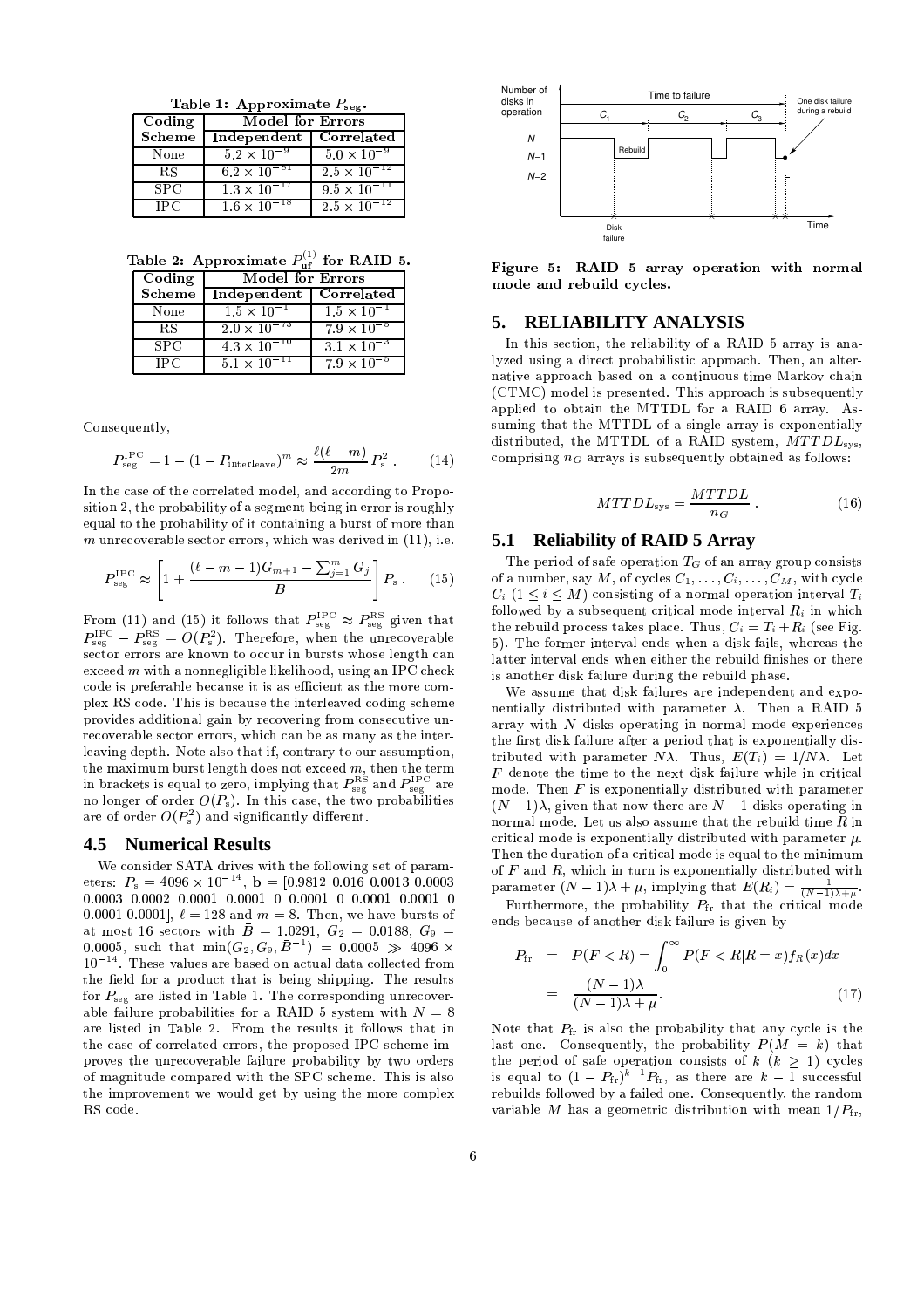i.e.  $E(M) = 1/P_{\text{fr}}$ . From the above it follows that the mean time in each cycle is now given by

$$
E(C_i) = E(T_i) + E(R_i) = \frac{1}{N\lambda} + \frac{1}{(N-1)\lambda + \mu},
$$
 (18)

and that the mean time to data loss of the RAID 5 array is given by

$$
MTTDL = E(\sum_{i=1}^{M} C_i) = E(M)E(C_i).
$$
 (19)

Combining  $(17)$ ,  $(18)$  and  $(19)$ , we get

$$
MTTDL = \frac{(2N-1)\lambda + \mu}{N(N-1)\lambda^2}.
$$
\n(20)

Note that in the case where  $\lambda \gg \mu$ , (20) leads to the expression  $(2)$  derived in  $[3, 13]$ .

#### $5.2$ **Unrecoverable Errors and Disk Failures**

Let  $P_{\text{fhr}}$  denote the probability that the critical mode ends because of either another disk failure or an unrecoverable error. Then, the probability  $1 - P_{\text{fhr}}$  of the critical mode ending with a successful rebuild is equal to the product of  $1 P_{\text{fr}}$ , the probability of not encountering a disk failure during a rebuild, and  $1 - P_{\text{uf}}^{(1)}$ , the probability of not encountering an unrecoverable error during the rebuild, i.e.  $1 - P_{\text{fhr}} =$  $(1 - P_{\text{uf}}^{(1)})(1 - P_{\text{fr}})$ . Consequently,

$$
P_{\text{fhr}} = P_{\text{uf}}^{(1)} + (1 - P_{\text{uf}}^{(1)}) P_{\text{fr}} \tag{21}
$$

Analogously to the derivation of (20) and using  $P_{\text{fhr}}$  instead of  $P_{\text{fr}}$ , we get

$$
MTTDL = \frac{(2N-1)\lambda + \mu}{N\lambda[(N-1)\lambda + \mu P_{\text{uf}}^{(1)}]}.
$$
 (22)

#### **CTMC Models** 5.3

Continuous-time Markov models (CTMC) have been extensively used for the reliability analysis of RAID systems [2, 11]. Here we establish that the reliability of RAID systems in the presence of unrecoverable errors can also be obtained using appropriate CTMC models. Furthermore, the CTMC models introduced are also suitable to analyze the reliability of RAID systems that operate in conjunction with an intra-disk redundancy scheme.

First, we demonstrate that the MTTDL for a RAID 5 array derived in Section 5.2 can also be obtained using a CTMC model under the assumptions made in Sections 5.1 and 5.2 regarding the disk failure, unrecoverable error, and rebuild processes. Based on this, we subsequently use the CTMC methodology to obtain the MTTDL for a RAID 6 array. The numbered states of the Markov models represent the number of failed disks. The DF and UF states represent a data loss due to a disk failure and an unrecoverable sector failure, respectively.

### 5.3.1 Intra-Disk Redundancy with RAID 5

In a RAID 5 array, when the first disk fails, the disk array enters the critical mode. This is reflected by the transition from state 0 to state 1 in the Markov chain model shown in Fig. 6. The critical mode ends because of either another disk failure (state transition from state 1 to state DF), or a failed rebuild due to an unrecoverable failure (state transition from state 1 to state UF), or a successful rebuild (state



Figure 6: Reliability model for a RAID 5 array.

transition from state 1 to state 0). As the probability of an unrecoverable failure in the critical mode is  $P_{\text{uf}}^{(1)}$ , the transition rates from state 1 to states UF and 0 are  $\mu_1 P_{\text{uf}}^{(1)}$  and  $\mu_1(1-P_{\rm uf}^{(1)}),$  respectively.

The infinitesimal generator matrix  $Q$  is given by

$$
\left[\begin{array}{cccc} -N\lambda & N\lambda & 0 & 0 \\ \mu(1-P_{\text{uf}}^{(1)}) & -\mu-(N-1)\lambda & (N-1)\lambda & \mu P_{\text{uf}}^{(1)} \\ 0 & 0 & 0 & 0 \\ 0 & 0 & 0 & 0 \end{array}\right].
$$

In particular, the submatrix corresponding to the transient states 0 and 1 is

$$
\mathbf{Q}_T = \left[ \begin{array}{cc} -N\lambda & N\lambda \\ \mu(1 - P_{\text{uf}}^{(1)}) & -\mu - (N-1)\lambda \end{array} \right].
$$

The vector  $\tau$  of the average time spent in the transient states before a failure occurs, i.e. before the Markov chain enters either one of the absorbing states DF and UF, is obtained based on the following relation [18]

$$
{}^{\mathbf{\scriptscriptstyle T}}\mathbf{Q}_T = -\mathbf{P}_T(0) \; ,
$$

where  $\tau = [\tau_0 \quad \tau_1]$  and  $\mathbf{P}_T(0) = [1 \quad 0]$ . Solving the above equation for  $\tau$  yields

$$
\tau_0 = \frac{(N-1)\lambda + \mu}{N\lambda[(N-1)\lambda + \mu P_{\text{uf}}^{(1)})}, \quad \tau_1 = \frac{N\lambda}{N\lambda[(N-1)\lambda + \mu P_{\text{uf}}^{(1)}]}
$$

Finally, the mean time to data loss is given by

$$
MTTDL = \tau_0 + \tau_1 = \frac{(2N - 1)\lambda + \mu}{N\lambda[(N - 1)\lambda + \mu P_{\text{nf}}^{(1)}]},
$$
 (23)

which is the same result as in  $(22)$ .

#### $5.3.2$ Intra-Disk Redundancy with RAID 6

A RAID 6 array can tolerate up to two disk failures; thus it is in the critical mode when the disk array has two disk failures. When the first disk fails, the disk array enters into the degraded mode, in which the rebuild of the failing disk takes place while still serving I/O requests. The rebuild of a segment of the failed drive is performed based on up to  $N-1$  corresponding segments residing on the remaining disks. When the rebuild fails, then two or more of these segments are in error. Note, however, that the converse does not hold. It may well be that two segments are in error and the corresponding sectors in error are in such positions that the RAID 6 reconstruction mechanism can correct all of them. Consequently, the probability  $P_{\text{recf}}$  that a given segment of the failed disk cannot be reconstructed is upperbounded by the probability that two or more of the corresponding segments residing in the remaining disks are in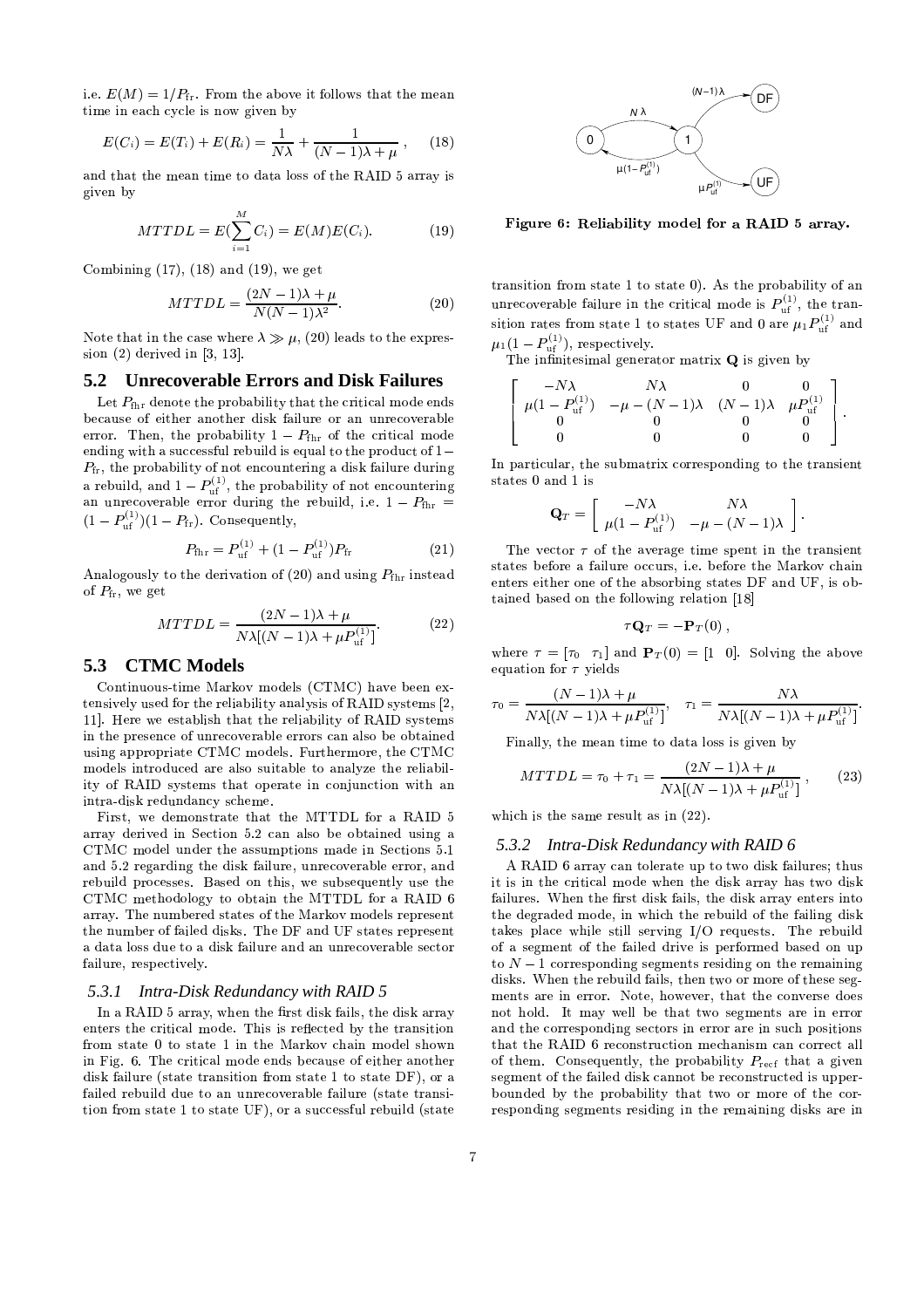

Figure 7: Reliability model for a RAID 6 array.

error. As segments residing in different disks are independent, the upper bound  $P_{\text{rect}}^{\text{UB}}$  of the probability  $P_{\text{rect}}$  is given by

$$
P_{\text{recf}}^{\text{UB}} = \sum_{j=2}^{N-1} {N-1 \choose j} P_{\text{seg}}^{j} (1 - P_{\text{seg}})^{N-1-j} \approx {N-1 \choose 2} P_{\text{seg}}^{2}.
$$
\n(24)

Furthermore, the reconstruction of each of the  $n_d$  segments of the failed disk is independent of the reconstruction of the other segments of this disk. Consequently, the upper bound  $P_{\text{nf}}^{(r)}$  of the probability that an unrecoverable failure occurs because the rebuild of the failed disk cannot be completed is given by

$$
P_{\rm uf}^{(r)} = 1 - (1 - P_{\rm ref}^{\rm UB})^{n_d}, \qquad \text{where} \quad n_d = \frac{C_d}{512\ell} \,. \tag{25}
$$

Assuming that the rebuild times in the degraded and the critical mode are exponentially distributed with parameters  $\mu_1$  and  $\mu_2$ , respectively, we obtain the CTMC model shown in Fig. 7. Note that, in contrast to the case of a RAID 5 array, the rate from state 1 to UF is  $\mu_1 P_{\text{nf}}^{(r)}$  instead of  $\mu_1 P_{...}^{(1)}$ 

The infinitesimal generator submatrix  $\mathbf{Q}_T$ , restricted to the transient states  $0$ ,  $1$  and  $2$ , is given by

$$
\left[\begin{array}{cc}-N\lambda & N\lambda & 0 \\\mu_1(1-P_{\mathrm{uf}}^{(r)}) & -(N-1)\lambda-\mu_1 & (N-1)\lambda \\ \mu_2(1-P_{\mathrm{uf}}^{(2)}) & 0 & -(N-2)\lambda-\mu_2\end{array}\right].
$$

Solving the equation  $\tau \mathbf{Q}_T = -\mathbf{P}_T(0)$  for  $\tau = [\tau_0 \quad \tau_1 \quad \tau_2],$ with  ${\bf P}_T(0) = [1 \ 0 \ 0]$ , we get

$$
\tau_0 = \frac{\left[ (N-1)\lambda + \mu_1 \right] \left[ (N-2)\lambda + \mu_2 \right]}{N\lambda V},\tag{26}
$$

$$
\tau_1 = \frac{(N-2)\lambda + \mu_2}{V}, \qquad \tau_2 = \frac{(N-1)\lambda}{V}, \qquad (27)
$$

where

$$
V \triangleq [(N-1)\lambda + \mu_1 P_{\text{uf}}^{(r)}][(N-2)\lambda + \mu_2 P_{\text{uf}}^{(2)}] + \mu_1 \mu_2 P_{\text{uf}}^{(r)}(1 - P_{\text{uf}}^{(2)})
$$
\n(28)

and  $P_{\text{uf}}^{(r)}$  and  $P_{\text{uf}}^{(2)}$  are given by (25) and (9), respectively. Then, we have

$$
MTTDL = \tau_0 + \tau_1 + \tau_2 \,. \tag{29}
$$

### **5.4 Numerical Examples**

Here we assess the reliability of various schemes considered above through illustrative examples. The combined effects of disk and unrecoverable failures can be seen in Figs. 8, 9, 10 and 11 as a function of the unrecoverable sector error probability. We assume SATA drives with  $N = 8$ ,  $n_G = 125000, C_d = 300$  GB and  $\lambda^{-1} = 5 \times 10^5$  h. For



Figure 8: MTTDL for a RAID 5 system with independent unrecoverable sector errors.

a RAID 5 system,  $\mu^{-1} = 17.8$  h, and for a RAID 6 system  $\mu_1^{-1} = \mu_2^{-1} = 17.8$  h. The vertical line in the figures shows the SATA drive specification for unrecoverable sector errors. In all cases, the intra-disk redundancy schemes considerably improve the reliability over a wide range of sector error probabilities. In particular, in the case of correlated errors, the IPC coding scheme offers the maximum possible improvement that is also achieved by the RS coding scheme. Furthermore, the gain from the use of the intra-disk redundancy schemes is smaller in the case of correlated errors compared with independent errors.

#### PERFORMANCE EVALUATION 6.

#### **Impact of Intra-Disk Redundancy on I/O** 6.1 **Performance**

The two key components that make up the response time for an I/O request to a disk are the seek time and the access time [14]. The seek time depends on the current and the desired position of the disk head and is typically specified using an average value corresponding to a seek that requires the head to move half of the maximum possible movement. The access time depends on the size of the requested data unit. The response time is determined by the type of workload (e.g., random vs. sequential  $I/O$ ) and the size of the data unit.

For RAID 5 arrays, writing small (e.g., 4 KB) chunks of data located randomly on the disk poses a challenge, the socalled "small-write" problem. This is because each write operation to data also requires the corresponding RAID parity to be updated. A practical way to do this is to read the old data and the old parity from the two corresponding disks, compute the new parity, and then write the new data and the new parity. Hence, each small-write request results in four I/O requests being issued. Because of the small size of the data units involved, the predominant component of the response time for each  $I/O$  request is the seek time. A RAID 6 array must update two parity units for each data unit being written. This leads to six I/O requests, namely, reading of the old data and two old parity units, and writing of the new data and the two new parity units.

Using an intra-disk redundancy scheme, such as IPC, requires that the intra-disk parity must also be updated when-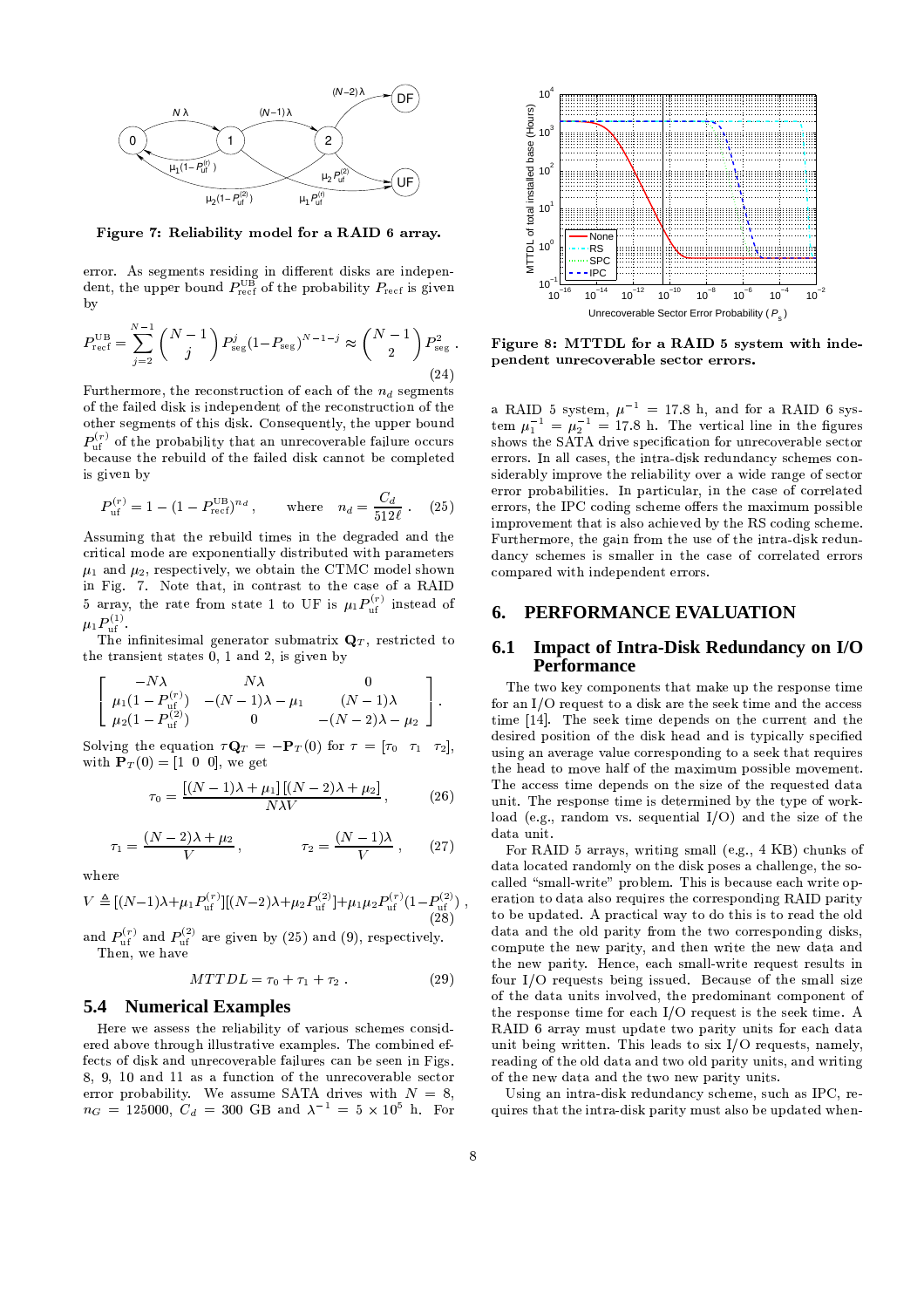

Figure 9: MTTDL for a RAID 6 system with independent unrecoverable sector errors.



Figure 10: MTTDL for a RAID 5 system with correlated unrecoverable sector errors.

ever a data unit is written. This imposes some constraints on the design of intra-disk redundancy schemes. A practical aa]Milaam la ira waa dhibba waldh daila waxdu daamaan aan dhaw waldh intra-disk parity as part of a single I/O request. The size of the requested data increases, thereby increasing the ac-2000 biin a TT airsin An Aonaill inibi an an an an anns an bhlia designed intra-disk redundancy scheme, the response time is still dominated by the seek time. The impact of the increased access time can be taken into account to obtain an a godine for the first presence of the second through the MD*C* (and the second through the second through the s with 8 redundant sectors for each  $120$  data sectors, the response time for each of the four  $I/O$  requests increases by approx.  $10\%$ .

The scheme proposed in [7] does not discuss placement uzo a mpila mpila mpila mpila mpila mpila mpila mpila mpila mpila mpila mpila mpila mpila mpila mpila mpila mp sectors. Therefore, a small write request must issue separate I/O requests for updating the data and the corresponding intra-disk parity, bringing the total I/O requests to eight. This has an adverse impact on the overall throughput performance.

### **6.2 Simulation Results**

In this section we focus on using event-driven simulation techniques to characterize various redundancy schemes, par-



Figure 11: MTTDL for a RAID 6 system with correlated unrecoverable sector errors.

ticularly to study the performance impact of the intra-disk adundanga sebagai pahan inggunanatad into  $\overline{D}$  AID sectors of Three performance metrics are commonly used to benchwaad o stanasa system nawaly nasnansa tiwa satunatian throughput, and queue length. Response time is the time spent by an I/O request at the disk array, from its inception to the completion of service. The size of the memory of the RAID controller should be dimensioned to accommodate the queue lengths that build up. The mean queue length can be obtained by Little's law as the product of the mean response time and the mean arrival rate or throughput.

read-ahead and write-behind. The response time can be Most modern RAID controllers have a large battery-backed cache that boosts the overall system performance by reducing the I/O requests to the disks, performing aggressive dramatically shortened by increasing the size of array cache and selecting the replacement strategy based on the characteristics of workloads. As our main interest in the simulation is the performance difference of RAID schemes, rather than caching mechanism or characteristics of workloads, we simply assume that the RAID controller has a sufficiently  $\lambda$ ar  $\alpha$  are  $\alpha$  and  $\alpha$  that there are no heliumagonic offertions. the arrival of  $I/O$  requests.

of the intra-disk parity sectors. Furthermore, the suggested properly tuned, the saturation throughput of RAID scheme The saturation throughput measures the maximum throughput the system can sustain. Here, we do not consider the total response time experienced by the end user or the queue length. We focus our attention solely on the saturation throughput and the disk response time. The saturation flassed based is essented from a second series of later and formation of second contracts. we have raised to provide the particle of the Parties of the Parties of the Parties of the Parties of the Parti award and go when the field of the second control of the control of the second second second second second second second second second second second second second second second second second second second second second sec derlying RAID mechanism. In fact, when the array cache is sufficiently large and the cache replacement strategy is is determined by the performance of the disk array, as the bottleneck occurs between the RAID controller and the disk array.

> We have developed a lightweight event-driven simulator that also includes a HDD model, specifically a 3.5-inch SCSI  $\mathbf{H}$  and  $\mathbf{H}$  and  $\mathbf{H}$  and  $\mathbf{H}$  is the  $\mathbf{H}$   $\mathbf{H}$  of  $\mathbf{H}$  and  $\mathbf{H}$  and  $\mathbf{H}$  is the  $\mathbf{H}$  is the  $\mathbf{H}$  is the  $\mathbf{H}$  is the  $\mathbf{H}$  is the  $\mathbf{H}$  is the  $\mathbf{H}$  is the  $\mathbf{H}$ a rotational speed of 10K RPM. Various standard RAID simulators are publicly available in the community, such as, for example, the HP Labs' Pantheon for disk arrays [9]. However, these simulators focus mainly on standard RAID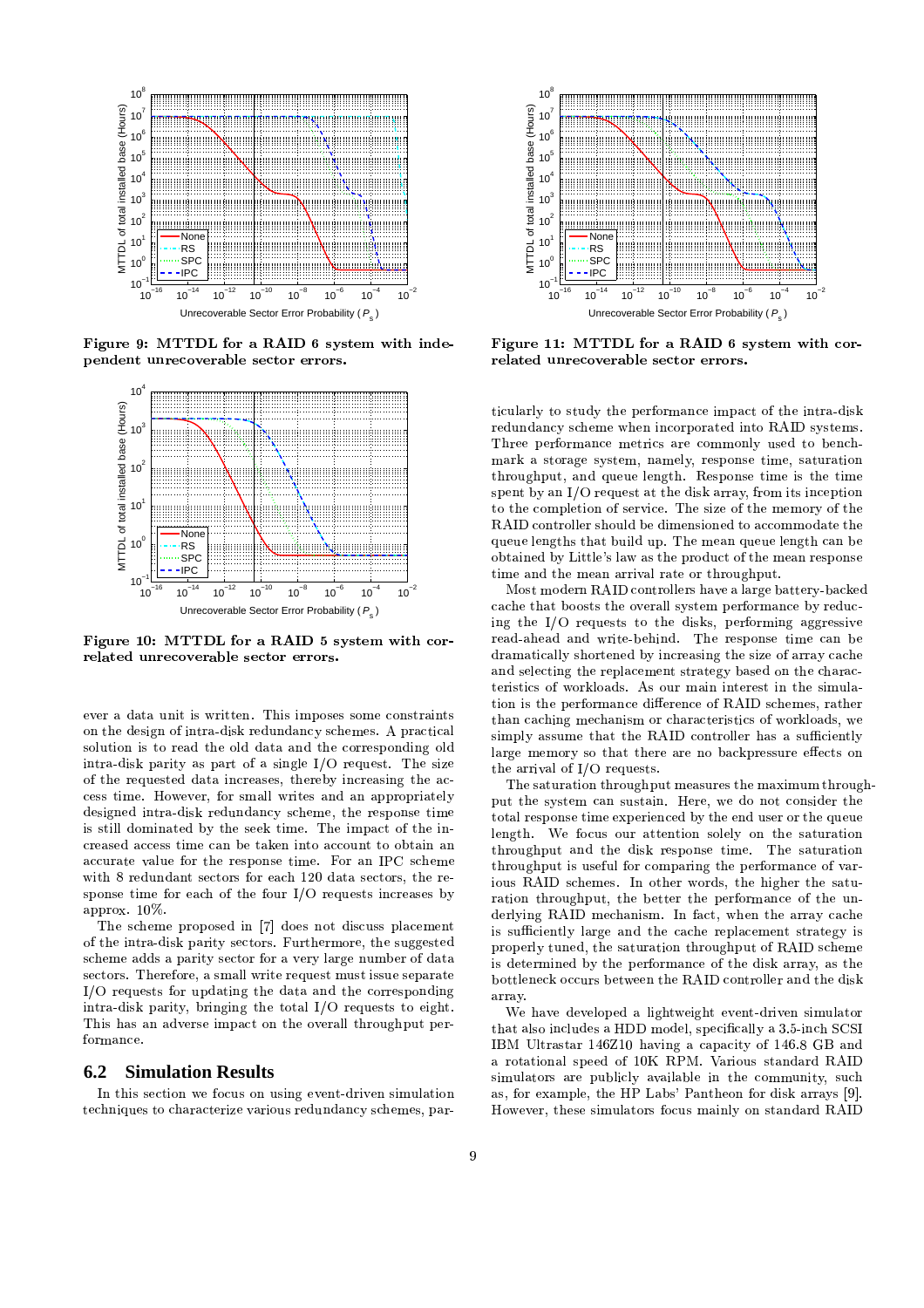functions and are not flexible enough to easily accommodate a new level of redundancy such as we wish. With the advent of the C++ standard library and the concept of generic programming, particularly the standard template library (STL), developing a lightweight event-driven simulator from scratch often turns out to be an easier task than understanding and tailoring an existing large software package. Another alternative would have been to use the CMU's DiskSim for disks [6], but we found that DiskSim only supports some obsolete disk models. Therefore, we have built an HDD module targeted for the IBM drive 146Z10, following the approach described in [14] and consulting the source code of DiskSim. The disk-drive model captures major features such as zoned cylinder allocation, mechanical positioning parameters such as seek time, settling time, cylinder and head skew, as well as rotational latency, data transfer latency, and buffering effects such as read ahead. The simulated response time of the HDD exhibits a good match with its nominal specification. We assume a firstcome first-served (FCFS) scheduling policy for serving the I/O requests at each disk. Actually, we have tested several other disk-scheduling policies such as SSTF, LOOK, and C-LOOK, and have found that the performance of the intra-disk redundancy scheme is practically not affected by the scheduling policy.

We compare the RAID 5 and RAID 6 schemes with the corresponding schemes enhanced by the addition of our proposed intra-disk redundancy scheme. We also consider a RAID N+3 scheme, which is a natural extension of the RAID 5 and RAID 6 schemes that utilizes three redundant disks to protect against as many as three simultaneous disk failures. In our entire evaluation, each array consists of 8 disks. For the intra-disk redundancy scheme, we employ an IPC scheme with a segment size of 128 sectors comprising 8 redundant sectors and 120 data sectors.

First we focus on the small-write scenario and use synthetic workloads generating aligned 4 KB small I/O requests with uniformly distributed logical block addresses (LBAs). The ratio of read to write is set to be 1:2, i.e. there are 33.33% reads and 66.67% writes, because a front-end cache reduces the number of read requests sent to the disks. The request inter-arrival times are assumed to be exponentially distributed. Fig. 12 shows the average response times for a range of arrival rates. Of primary interest is the mean arrival rate at a given mean response time. It is evident that RAID 6 and RAID N+3 suffer severely from small-write problem compared with RAID 5, suggesting that they are too costly to cope with unrecoverable failures when these are the predominant sources of data loss. In contrast, the RAID 5 and RAID 6 schemes enhanced by the proposed intra-disk redundancy scheme exhibit a more graceful degradation. The saturation throughput for RAID 5 is 305 I/O requests per array per second, whereas for the IPC scheme on top of RAID 5 it is 295 I/O requests per array per second. This represents a minor, 3% degradation in saturation throughput due to the IPC scheme. Similarly, a minor degradation in saturation throughput is observed when the IPC scheme is used on top of RAID 6.

In Fig. 13 we investigate the impact of having request sizes that are exponentially distributed with a mean of 256 KB. These requests approximate a mix of random and sequential requests. We set the read-to-write ratio to 2:1. We observe that the relative performance of the five RAID schemes men-



Figure 12: Response time of various RAID systems (synthetic workload, small-write).



Figure 13: Response time of various RAID systems (synthetic workload, mix of random and sequential requests).

tioned does not change, although the corresponding differences are reduced. This is to be expected because for read requests and for sequential requests the impact of different redundancy schemes is not as significant as in the case of small updates. The saturation throughput for RAID 5 is 218 I/O requests per array per second, whereas for the IPC scheme on top of RAID  $5$  it is 200 I/O requests per array per second. This represents a 9% degradation in saturation throughput due to the IPC scheme. It may seem conceptually counterintuitive that the IPC overhead is smaller for the small-write than for the large-write case. This is due to the fact that the small-write case is 4K aligned, whereas the large-write case is not.

To gain an understanding of how these redundancy schemes perform under actual user workloads, we use two traces from the Storage Performance Council (SPC) benchmark SPC-1 [16, 17] that have the largest data records, namely, the Financial 1 (154 MB) and Websearch 2 (139 MB). The traces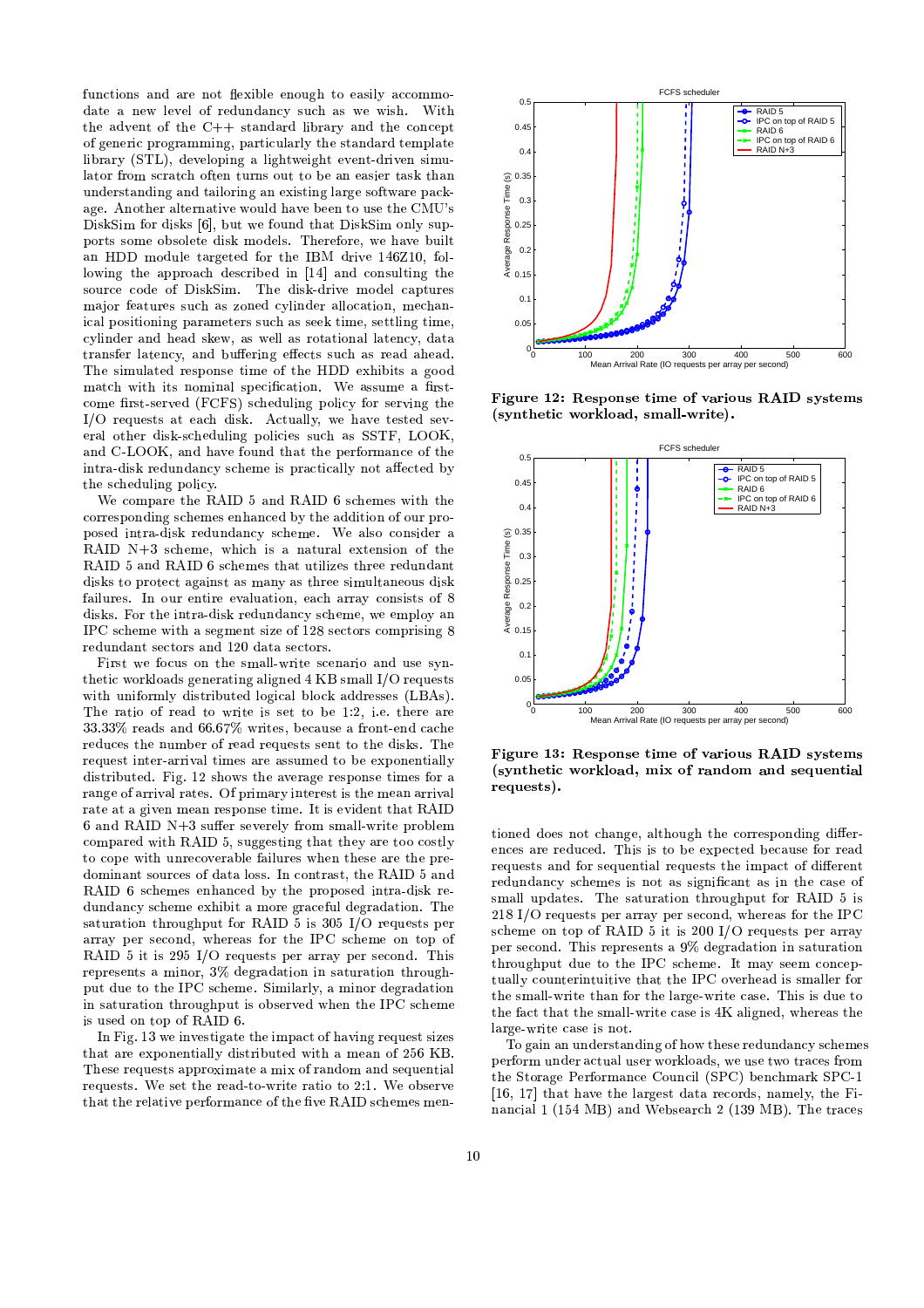

Figure 14: Response time of various RAID systems (SPC Financial 1 trace).  $\bullet$  and the set of the set of the set of the set of the set of the set of the set of the set of the set of the set of the set of the set of the set of the set of the set of the set of the set of the set of the set of the



Figure 15: Response time of various RAID systems (SPC Websearch 2 trace). **B** Brown and the state of the state of the state of the state of the state of the state of the state of the state of the state of the state of the state of the state of the state of the state of the state of the state of

vary widely in their read/write ratios, access sizes, arrival rates, degree of sequentiality, and burstiness. The performance graphs use a range of arrival-rate scaling factors for go are the state of the well-controlled (10007) with the MD Wagon was the Wagon was the Wagon March 2007 (1000 ing factor correspond to the original request stream. Fig. 14 shows the average response times for a range of trace scaling factors on the Financial 1 trace. As approx.  $76.8\%$  requests are small writes in Financial 1 trace, we observe that the IPC on top of RAID 5 scheme performs slightly worse than  $U$  ratio  $V$  is the  $U$  in the  $U$  summer  $U$  . The  $U$  $\ell$  and  $\mathbb{U}$  is turn to provide the property in the set of  $\ell$  is a set of  $\ell$  $\Gamma$  and all  $\Gamma$  in  $\Gamma$  and  $\Gamma$  ratio  $\Gamma$  is the  $\Gamma$  in  $\Gamma$  in  $\Gamma$  is the  $\Gamma$  in  $\Gamma$  is the  $\Gamma$  is the  $\Gamma$  is the  $\Gamma$  is the  $\Gamma$  is the  $\Gamma$  is the  $\Gamma$  is the  $\Gamma$  is the  $\Gamma$  is the  $\Gamma$  is the  $\Gamma$  is the patration is a

Fig. 15 shows the average response times for a range of trace scaling factors on Websearch 2 trace. This trace is characterized by a nearly  $100\%$  reads with request sizes ranging from 8 kB to 32 KB. It follows that there is a slight performance hit in the case of the intra-disk redundancy scheme due to alignment issues.

 $\theta$  the  $\theta$  if  $\theta$  postermented numerity depends on the choice of segment size and to a lesser extent on the data/parity ra- $\pm i\circ$  the conoral the larger the gog port give the higher the performance penalty of the write requests. However, for a  $\mathcal{L}_{mod}$  governot give the  $\mathcal{I}(t)$  performer need nonelty deepesses. slightly as the data/parity ratio increases, but the resistance <sup>g</sup><sup>P</sup> Y]NWM ]aa<sup>P</sup> aU WU <sup>a</sup>]NTZ]NV

### **7. CONCLUSIONS**

Owing to increasing disk capacities and the adoption of liai ai-t di-li- in ii-daun data -tiiaga -ii-taisi -iniaai-iai akla amang ang kaogusing a-dunificant payga af waan data laga  $\sigma$   $\sim$   $\mu$   $\sim$   $\mu$   $\sim$   $\mu$   $\sim$   $\mu$   $\sim$   $\mu$   $\sim$   $\mu$   $\sim$   $\mu$   $\sim$   $\mu$   $\sim$   $\mu$   $\sim$   $\mu$   $\sim$   $\mu$   $\sim$   $\mu$   $\sim$   $\mu$   $\sim$   $\mu$   $\sim$   $\mu$   $\sim$   $\mu$   $\sim$   $\mu$   $\sim$   $\mu$   $\sim$   $\mu$   $\sim$   $\mu$   $\sim$   $\mu$   $\sim$  dundancy scheme called interleaved parity-check (IPC) coding was introduced and its design described. A new model  $\alpha$  anturing the effect of correlated unrecesserable coster or au ya dayalanad ta analyza this sahama. Unaditianal na waa dundancy schemes based on single-parity-check codes and  $D$ eed  $U$ -limin  $DU$  eedes mees also apalmeed  $D$ lised finns expressions were derived for the mean time to data loss of  $\overline{D}$  AID can  $D$  AID constants in the presence of upperconakla awyyng awd digh failwnag. This thuswelvest wawforwareas of the enhanced RAID 5 and RAID 6 systems was evaluated by means of simulations. Our results demonstrate that the proposed IPC scheme considerably improves the reliability over a wide range of sector error probabilities. In particular, in the case of correlated errors, the IPC coding scheme offers the maximum possible improvement that is also achieved by al i DO is dinn silving a Ruuth inii in a dha see sisted i cineltii  $\mathbb{P}^n$  the  $\mathbb{P}(t)$  configuration is minimal. Alternation decima of the intra-disk redundancy concept introduced in this paper. and potential adoption of other erasure coding schemes are and is the official box interactionalism. After server if the subdividual box  $\mathbb R$ interesting to enhance the models presented by taking into account the effects of the caching mechanism.

 $\Lambda$  pppwprs  $\Lambda$  $N_{\rm H111D}$  or bubers of proops  $W$  , spolinum

### Proof of Proposition 1.

Let us consider an instance of  $k$  bursts in a segment and let us denote by L the vector  $(L_1, \ldots, L_k)$  of the corresponding burst lengths and by S the vector  $(S_1, \ldots, S_k)$  of their corresponding starting sector positions with  $1 \leq S_1 \leq \cdots \leq S_k \leq$  $\ell$  The length of the error free interval L following the  $\ell$  th burst is then given by  $S_{i+1} - S_i - L_i$ , for  $j = 1, 2, \ldots, k-1$ .  $\Lambda$ lgo the length of the error free interval I preceding the first burst is at least  $S_1 = 1$  and the length of the error-free integral L following the  $h$  th bungt is at least  $\ell + 1$   $\in$   $\mathbb{C}$ .

Let us now consider the realization in terms of burst lengths  $l = (l_1, \ldots, l_k)$  and starting sector positions  $\vec{s} = (s_1, \ldots, s_k)$ . Let us also denote by  $\mathcal{R}_k$  the set of all possible realizations  $\{(l, \vec{s})\}\.$  Next we proceed to calculating the probability  $P(L = l, S = \vec{s})$ . Depending on the value of  $s_1$ , two cases are considered:

Case 1)  $s_1 = 1$  . As the first sector of the segment has an error, the corresponding burst may have started in the preceding segment. Therefore, the length  $R_1$  of the remaining consecutive errors is distributed according to the residual burst size R ie  $P(R_1 = i) = b_i$ , where  $b_i \triangleq Pr(R = i) =$  $G_i/\bar{B}$  for  $i=1,2,\ldots$  Note that the length  $L_1$  of consecutive errors within the segment is equal to  $\min(R_1, \ell)$  and therefore its ndf is given by  $P(L) = i$   $=$   $P(R) = i$   $=$   $i$   $=$   $h_i$  for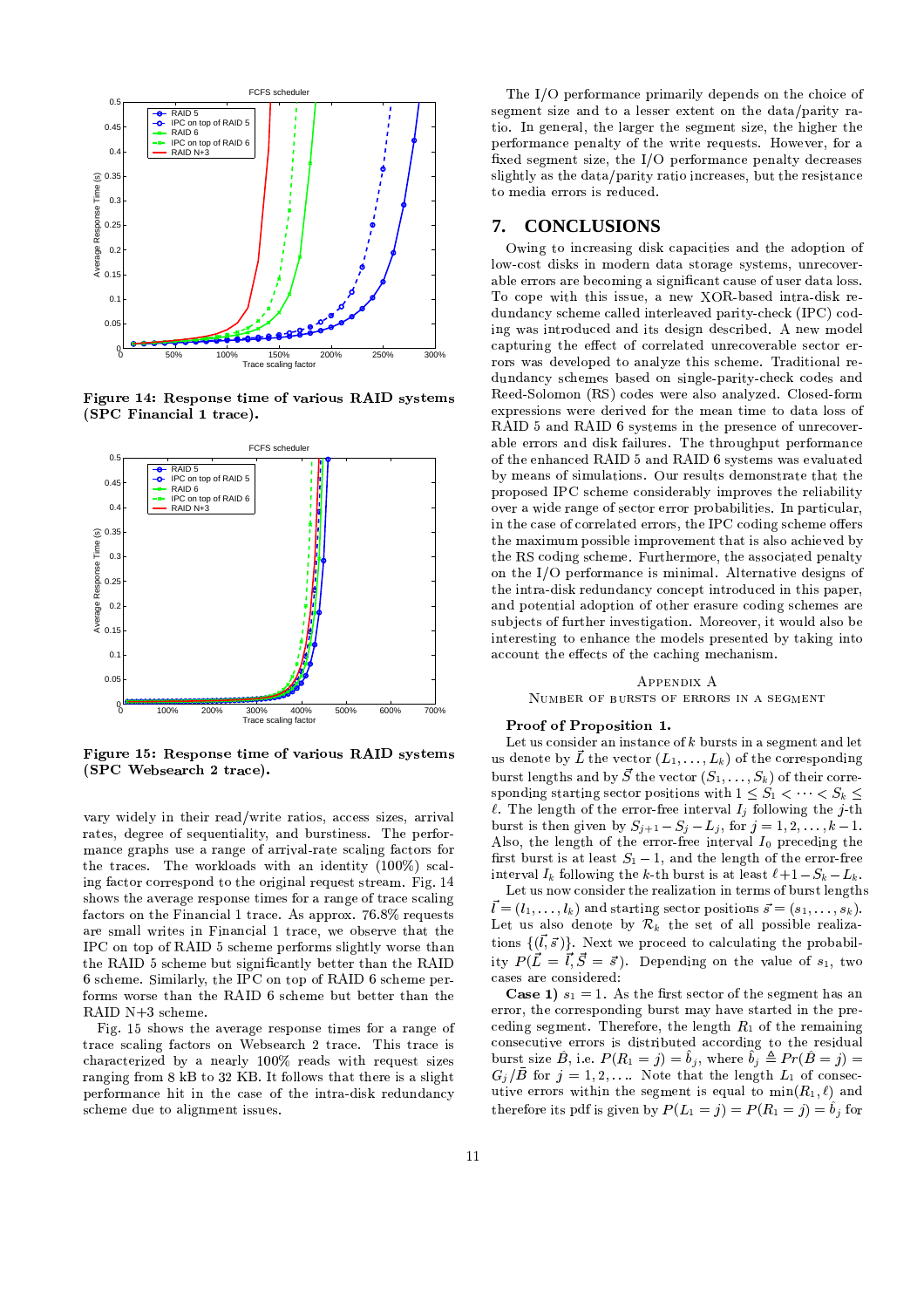$j = 1, 2, \ldots, \ell - 1$ , and  $P(L_1 = \ell) = P(R_1 \geq \ell) = \sum_{i=1}^{\infty} \hat{b}_i$ . Depending on whether  $I_k$  exists, two cases are considered:

**Case 1.a)**  $\exists I_k$ . This is equivalent to the condition  $s_k$  +  $l_k \leq \ell$ . As in this case the length of the interval  $I_k$  is at least  $\ell + 1 - s_k - l_k$ , it holds that

 $P(\vec{L} = \vec{l}, \vec{S} = \vec{s}) = P$ (first sector in error,  $L_1 = l_1, I_1 =$  $s_2 - s_1 - l_1$ ,  $L_2 = l_2$ , ...,  $L_k = l_k$ ,  $I_k \ge l + 1 - s_k - l_k$ <br>=  $P_s P (L_1 = l_1) P (I_1 = s_2 - s_1 - l_1) P (L_2 = l_2) \cdots P (L_k =$  $\begin{array}{l} (l_k) P(I_k \geq \ell+1-s_k-l_k) = P_s \frac{c_{l_1}}{B} (1-\alpha) \alpha^{s_2-s_1-l_1-1} b_{l_2} \cdots \\ b_{l_k} \alpha^{\ell-s_k-l_k} = P_s \frac{c_{l_1}}{B} b_{l_2} \cdots b_{l_k} \alpha^{\ell-k-(l_1+\cdots+l_k)} (1-\alpha)^{k-1} \end{array}$  $=\frac{G_{l_1} b_{l_2} \cdots b_{l_k}}{\bar{B}^k} P_s^k + O(P_s^{k+1}).$ 

**Case 1.b)**  $\sharp$   $I_k$ . This is equivalent to the condition  $s_k$  +  $l_k = \ell + 1$ . Depending on the value of k, two cases are considered:

**Case 1.b.i)**  $k = 1$ . In this case it holds that  $l_1 = \ell$ . Thus,  $P(L_1 = \ell, S_1 = 1) = P(\text{first sector in error}, R_1 \ge \ell) = P_s P(R_1 \ge \ell) = \frac{\sum_{j=\ell}^{\infty} G_j}{B} P_s.$ <br>Case 1.b.ii)  $k \ge 2$ . As the last sector of the segment has

an error, the corresponding burst may extend into the next segment. Therefore, the pdf of the length  $L_k$  of consecutive errors within the segment is distributed according to the complementary cumulative density function of the burst size B, i.e.  $P(L_k = n) = \sum_{j=n}^{\infty} b_j = G_n$  for  $n = 1, 2, ...$  In this<br>case it holds that  $s_k + l_k = \ell + 1$ . Thus,

 $P(\vec{L} = \vec{l}, \vec{S} = \vec{s}) = P$ (first sector in error,  $L_1 = l_1, I_1 =$  $P(L = l, S = s) = P(\text{first sector in error}, L_1 = l_1, I_1 = s_2 - s_1 - l_1, L_2 = l_2, \dots, L_k = l_k) = P_s P(L_1 = l_1) P(I_1 = s_2 - s_1 - l_1) P(L_2 = l_2) \cdots P(I_{k-1} = s_k - s_{k-1} - l_{k-1}) P(L_k = l_k) = P_s \frac{G_{l_1}}{B} (1 - \alpha) \alpha^{s_2 - s_1 - l_1 - 1} b_{l_2} \cdots (1 - \alpha) \alpha^{s_k - s_{k-1} - l_{k-1} - 1} G_{l_k} = P_s \frac{$ 

**Case 2)**  $s_1 \geq 2$ . Let  $P_{bs}$  be the probability that a burst of errors starts at a given sector position. This is equal to the product of the probability of the sector being in error and the probability of an erroneous sector being the first of its corresponding burst, i.e.  $P_{\text{bs}} = P_{\text{s}}/\bar{B}$ . Depending on whether  $I_k$  exists, two cases are considered:

**Case 2.a)**  $\exists$   $I_k$ . This is equivalent to the condition  $s_k + l_k \leq \ell$ . Similarly to Case 1.a, it holds that  $P(\vec{L} = \vec{l}, \vec{S} = \vec{s}) = P(I_0 \ge s_1 - 1,$  burst of errors starts at  $s_1$ ,  $P(L = l, S = s) = F(10 \le s_1 - 1, \text{ units of times states are } s_1$ <br>  $L_1 = l_1, I_1 = s_2 - s_1 - l_1, \dots, L_k = l_k, I_k \ge \ell + 1 - s_k - l_k) = P(I_0 \ge s_1 - 1) P_{bs} P(L_1 = l_1) P(I_1 = s_2 - s_1 - l_1) \cdots P(L_k = l_k) P(I_k \ge \ell + 1 - s_k - l_k) = \alpha^{s_1 - 2} \frac{P_s}{B} b_{l_1} (1 - \alpha) \alpha^{s_2 - s_1 - l_1 - 1} \cdots b_{l_k} \alpha^{\$ 

$$
\alpha^{\ell-k-(l_1+\cdots+l_k)-1} \left(1-\alpha\right)^{k-1} = \frac{v_{l_1}}{B^k} P_s^k + O(P_s^{k+1}).
$$

**Case 2.b)**  $\sharp$   $I_k$ . This is equivalent to the condition  $s_k + l_k = \ell + 1$ . Similarly to Case 1.b.ii, and for all values of  $k$ , it holds that

 $P(\vec{L} = \vec{l}, \vec{S} = \vec{s}) = P(I_0 \ge s_1 - 1$ , burst of errors starts at  $s_1$ ,  $P(L = l, S = s) = P(l_0 \ge s_1 - l,$  burst of errors starts at  $s_1$ ,<br>  $L_1 = l_1, I_1 = s_2 - s_1 - l_1, \ldots, L_k = l_k) = P(I_0 \ge s_1 - 1)P_{bs}P(L_1 = l_1)P(I_1 = s_2 - s_1 - l_1) \cdots P(I_{k-1} = s_k - s_{k-1} - l_{k-1})P(L_k = l_k) = \alpha^{s_1 - 2} \frac{P_s}{B} b_{l_1} (1 - \alpha) \alpha^{s_2 - s_1 - l_1 - 1}$ 

From the above it follows that  $P(\vec{L} = \vec{l}, \vec{S} = \vec{s})$  is of order  $O(P_s^k)$  because for every  $(\vec{l}, \vec{s})$  it holds that  $P(\vec{L} = \vec{l}, \vec{S} = \vec{s})$  $=\frac{A(\vec{l},\vec{s})}{\vec{B}^k}P^k_s+O(P^{k+1}_s)$ , with  $A(\vec{l},\vec{s})$  being a function of  $\vec{l},\vec{s}$ and  $\tilde{\lbrace b_j \rbrace}$ . Consequently,  $P_{\text{burst},k} = \sum_{(\vec{l},\vec{s}\,)\in\mathcal{R}_k} P(\vec{L} = \vec{l}, \vec{S} =$ 

$$
\vec{s}) = \frac{\sum_{(\vec{l},\vec{s}) \in \mathcal{R}_k} A(\vec{l},\vec{s})}{\bar{B}^k} P_{\rm s}^k + O(P_{\rm s}^{k+1}).
$$

### APPENDIX B

### REED-SOLOMON (RS) CODING SCHEME

Let us consider an arbitrary segment. For  $k = 1$  and using the terminology of Appendix A, the segment is in error for all realizations  $(l, s)$  such that  $l \geq m + 1$ . Thus,

$$
P_{\text{seg}} = \sum_{\substack{l \ge m+1 \\ 1 \le i \le \ell}} P(L = l, S = i) =
$$
  
= 
$$
\sum_{\substack{l=m+1 \\ \ell=m-1}}^{\ell-1} P(L = l, S = 1) + P(L = \ell, S = 1) +
$$
  
+ 
$$
\sum_{i=2}^{\ell-m-1} \sum_{l=m+1}^{\ell-i} P(L = l, S = i) + \sum_{i=2}^{\ell-m} P(L = \ell + 1 - i, S = i)
$$

with the four summation terms corresponding to Cases 1.a, 1.b.i, 2.a and 2.b, respectively. Using the following relations  $\overline{B} = \sum_{j=1}^{\infty} G_j$  and  $b_j = G_j - G_{j+1}, \ j \in \mathbb{N}$ , we get

$$
P_{\text{seg}} \approx \sum_{l=m+1}^{\ell-1} \frac{G_l}{\bar{B}} P_s + \frac{\sum_{j=\ell}^{\infty} G_j}{\bar{B}} P_s + \sum_{i=2}^{\ell-m-1} \sum_{l=m+1}^{\ell-i} \frac{b_l}{\bar{B}} P_s +
$$
  
+ 
$$
\sum_{i=2}^{\ell-m} \frac{G_{\ell+1-i}}{\bar{B}} P_s =
$$
  
= 
$$
\left( \sum_{l=m+1}^{\infty} G_l + \sum_{i=2}^{\ell-m-1} \sum_{l=m+1}^{\ell-i} b_l + \sum_{i=2}^{\ell-m} G_{\ell+1-i} \right) \frac{P_s}{\bar{B}} =
$$
  
= 
$$
\left( \sum_{l=1}^{\infty} G_l - \sum_{l=1}^{m} G_l + \sum_{l=m+1}^{\ell-2} \sum_{i=2}^{\ell-l} b_l + \sum_{i=m+1}^{\ell-1} G_i \right) \frac{P_s}{\bar{B}} =
$$
  
= 
$$
\left[ 1 + \frac{(\ell-m-1)G_{m+1} - \sum_{j=1}^{m} G_j}{\bar{B}} \right] P_s.
$$

Note that the term in brackets can also be written as  $[(\ell-m)G_{m+1} + \sum_{j=m+2}^{\infty} G_j]/\overline{B}$ , which is equal to zero iff  $G_{m+1} = 0$ , i.e.  $b_j = 0$  for  $j = m+1, m+2, \ldots$ .

#### **REFERENCES** 8.

- [1] M. Blaum, J. Brady, J. Bruck, and J. Mennon. EVENODD: an efficient scheme for tolerating double disk failures in RAID architectures. IEEE Trans. Comput.,  $44(2):192-202$ , Feb. 1995.
- [2] W. A. Burkhard and J. Menon. Disk array storage system reliability. In Proc. Intl. Symp. Fault-Tolerant Comp., pages 432-441, June 1993.
- [3] P. M. Chen, E.K. Lee, G.A. Gibson, R.H. Katz, and D.A. Patterson. RAID: High-performance, reliable secondary storage. ACM Computing Surveys,  $26(2):145-185$ , June 1994.
- [4] S. Chen and D. Towsley. A performance evaluation of RAID architectures. IEEE Trans. Comp.,  $45(10):1116-1130$ , Oct. 1996.
- P. Corbett, R. English, A. Goel, T. Greanac, S. Kleiman, J. Leong, and S. Sankar. Row-diagonal parity for double disk failure correction. In  $Proc.$ USENIX Conf. File and Storage Technologies, pages  $1-14, 2004.$
- [6] The DiskSim Simulation Environment (Version 3.0) http://www.pdl.cmu.edu/DiskSim/